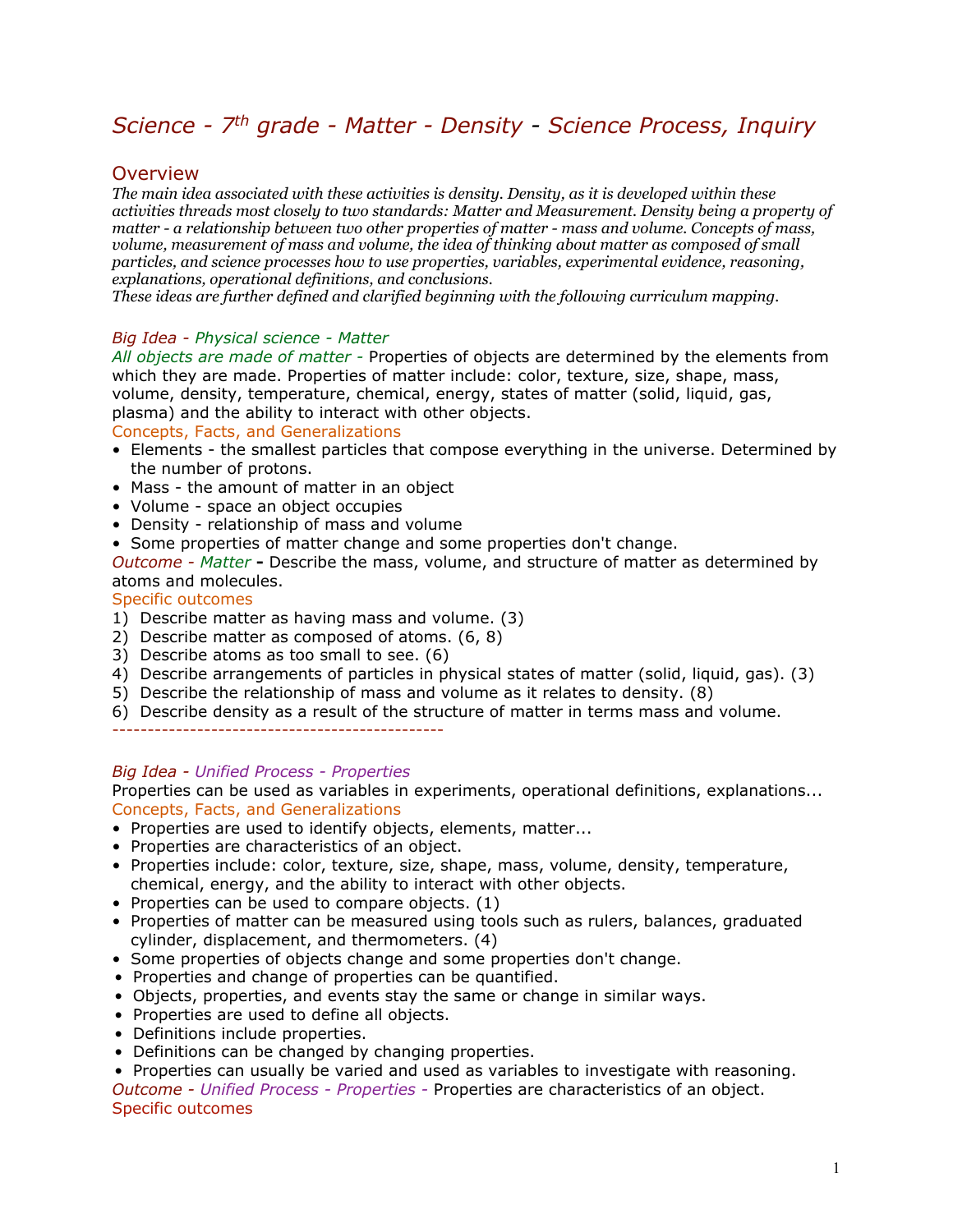Describe properties as characteristics of an object.

Use properties to identify and describe objects.

Use properties to identify variables, create experiments, hypothesis, operational definitions, and explanations.

-----------------------------------------------

### *Big Idea - Unified Process - Constancy, Change, and Measurement*

*Measurement -* Properties can be measured with scientific tools and compared to a standard unit (linear, time, temperature, mass, volume, and density).

*Change* **-** can be quantified. Change can be related to variables. Variables can be used to describe change. Evidence for interactions and subsequent change and the formulation of scientific explanations are often clarified through quantitative distinctions - measurement. Scale includes understanding that different characteristics, properties, or relationships within a system might change as its dimensions are increased or decreased. Rate involves comparing one measured quantity with another measure quantity (50 meters per second). Rate is also a measure of change for a part relative to the whole, (birth rate as part of population growth).

Concepts, Facts, and Generalizations - *Unified Process - Measurement*

- Properties can be measured.
- All measurement is relative to a unit, usually a standard unit.
- Change can be related to variables.
- Variables can be used to describe change.
- Measurement helps in making more accurate observation.
- Measurement helps in making better observations.
- A standard unit of measurement helps communication.
- Properties of matter can be measured using tools such as rulers, balances, and thermometers.
- Quantitative estimates of familiar lengths, weights, and time intervals can be confirmed by measurement.
- Volume is the measurement of space an object occupies. Common standard units of volume include: ml, l, cup, pint, quart, gallon.
- Measuring cups measure volume
- Volume can be calculated from linear measurements.
- Volume can be calculated from area and linear measurements.
- Area measures the surface of an object. Common standard units of area are square cm, m, km, ft. yd. mi.
- Mass is the measure of how much matter is in a particular object or particular space. Common standard units of mass include: g, kg, pounds, ounces, tons.
- Balance scales measure mass and weight.
- Measurement is a way of detecting measurement helps in making better observations.
- As a system gets more complicated we can gain understanding by using summaries of average, range, and describing the typical properties of the system.
- All measurement has error.
- Scale is a proportional relationship of characteristics, properties, or relationships within a system as its dimensions are increased or decreased.
- Rate involves a measure of change for a part relative to a whole (birth rate as part of population growth and comparing one measured quantity to another measured quantity (km per hour).

*Outcome - Unified Process - Constancy, Change, and Measurement*

Accurately measure the properties of matter in different states.

### Specific outcomes

• Select and use appropriate instruments to measure mass and volume of solids and liquids and record the data. (6)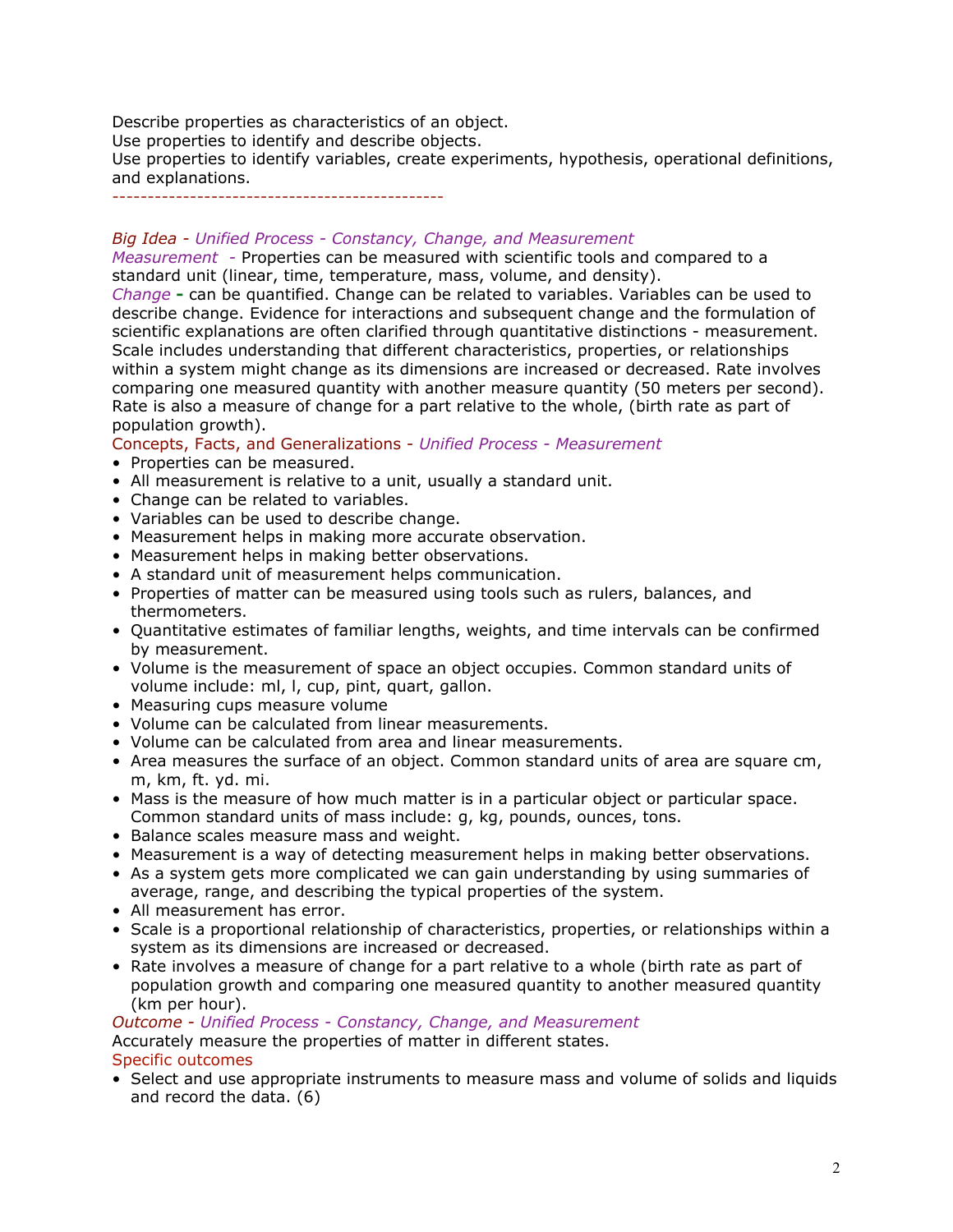- Predict the relative density of various solids and liquids (based on observations). (5)
- Calculate the density of different solids and liquids. (6)
- Design a procedure to measure mass and volume of gases. (3)

-----------------------------------------------

### *Big Idea - Science investigation / inquiry / experiment*

Science investigation uses observation to answer questions. Observation that can be observed repeatedly to build confidence in understanding by connecting reasoning for why certain observations occur.

### Concepts, Facts, and Generalizations

- **Variables** are conditions that change and can be measured.
- Variables can be identified and used to suggest causes and reasons for change.
- Variables l

*Outcome - Science investigation / inquiry / experiment*

Focus on variables relationship to understanding and the creation of hypothesis, investigations, operational definitions, and explanations.

A more comprehensive unpacking of science investigation is available at the HoB.

### Specific outcomes

- Identify properties
- Recognize variables as properties that can change.
- Describe how to reason about variables.
- Describe how variables are used to focus an investigation. (6)
- Describe how variables are used in making hypothesis, operational definitions, and explanations.

-----------------------------------------------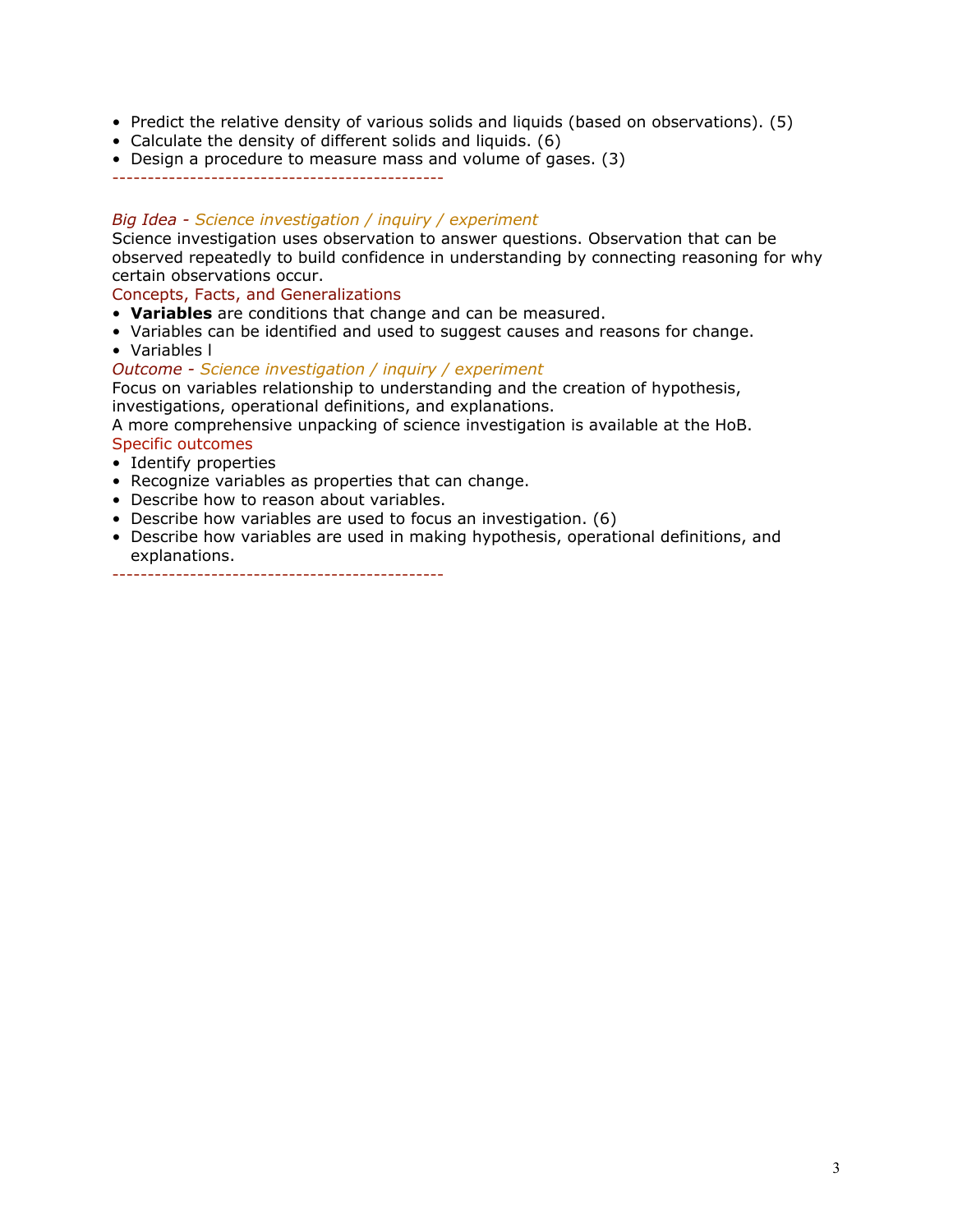## *Activities to provide sufficient opportunities for students to attain the targeted outcomes.*

Possible Activity Sequence

- 1. Do Diet Pop Cans and Non Diet Pop Cans Float and Sink
- 2. Floating and Sinking Potatoes in Water
- 3. Sink and Float
- 4. Buoyancy Float
- 5. Measuring Mass and Volume
- 6. Metal Cubes
- 7. Density of Bread Before and After ...
- 8. Can you make an egg float?
- 9. Density of Wood Blocks
- 10. Sphere density
- 11. Measuring liquid volume
- 12. Do Different Liquids Have Different Densities?
- 13. Density of Liquids
- 14. Plastic in different liquids
- 15. Gases density
- 16. Density of Liquids Performance Test?

# *Exploration*

The activities are designed and sequenced to provide the power of a Learning Cycle - exploration it may also be reasonable to provide a pre assessment - See Science Assessment DataBase for sample assessment questions. The questions are arranged by national science standard categories.

## **Use of Diagnostic assessment**

Explain the assessment is to help understand what they know and don't know in the particular science categories and the results will NOT be used for student's grade.

Provide a copy of an assessment to each student. Have them complete it and check their answers.

Let students set goals for their coming investigations.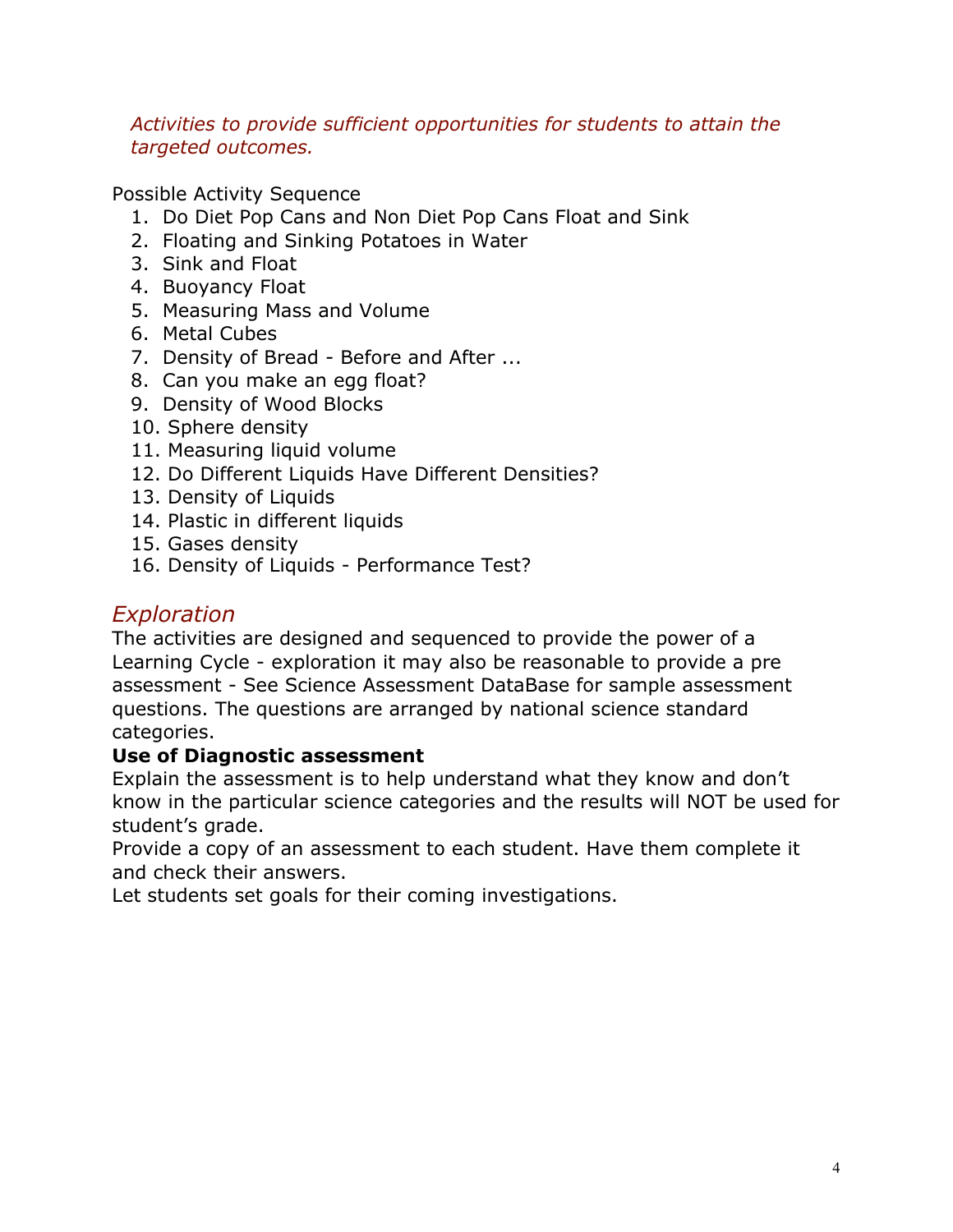# *Activity - Do Diet Pop / Non Diet Pop Cans Float or Sink?*

### **Concepts**

Matter - density

Properties can be used as variables to explain observations.

Reasoning - Explanations for cause and effect can be described by discussing variables and how they could cause differences.

### **Outcomes**

Use observations to predict the relative density of various solids and liquids.

### **Specific outcomes**

Different kinds of matter are in different kinds of pop cans.

Properties that effect change are variables. Possible variables for the pop can differences are mass, weight, or density.

Identify properties that can be used as variables to operationalize how the observations occur.

Suggest explanations for cause and effect of variables and how they could cause the difference.

## **Prior knowledge**

Different kinds of matter have different properties, mass, volume,

## **Material**

One unopened can of the same brand and flavor of regular pop and diet pop. May also ad, caffeine free pop, and other if available. Container of water large enough to float or sink them. Other instruments as students request them - balance, over flow collector, calculator, ...

# **Procedure**

### **Exploration**

Ask the students what will happen when each can is placed in the container of water? Why do you think they will or won't float? What might explain why each sinks or floats? How can we use science processes? How does inquiry support our reasoning?

## **Invention - Formative**

Collect data, Record data, Share data

### **Summative**

If they mention both variables of mass and weight that is good for starting. The relationship between the two will come with further exploration. If they mention the word density ask them to explain what they mean by it. Ask them if they could define the variables related to the idea of density and how they operate to make and change density.

Introduce the idea that Nutra-sweet is 1000 times sweeter than sugar and ask how that might effect what is going on. If they mention density ask how they can figure out the density of each can (using water displacement and mass...) If they focus only on mass, that's okay. Suggest it is a variable and if effects whether things sink or float. You may or may not want to suggest there is more to understand.

### **Scoring guide**

Accept anything that identifies a variable related to density and a logical explanation.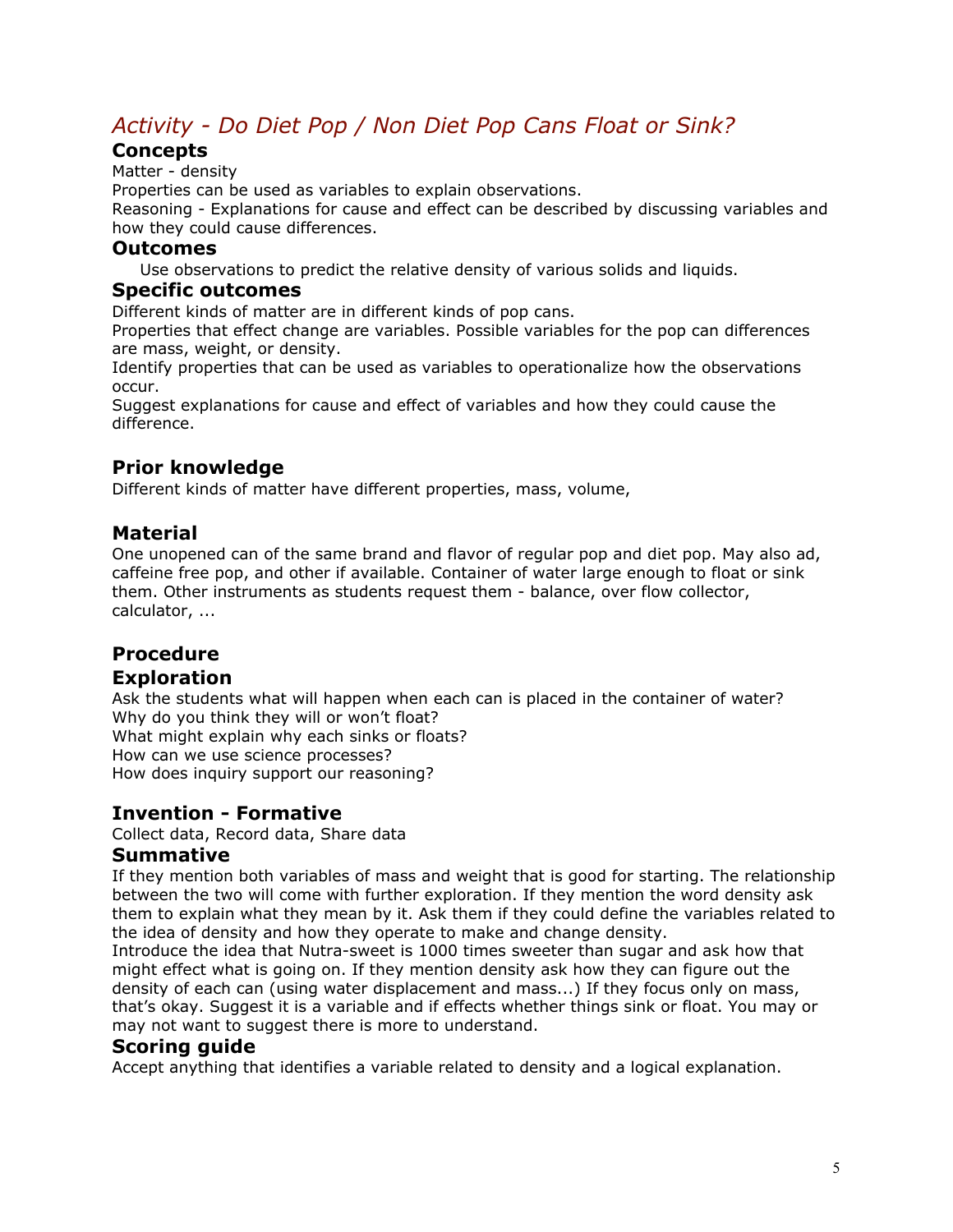**Lab notes -** *Do Diet Pop / Non Diet Pop Cans Float or Sink?*

**Procedures:** 

**Write and draw what you saw for the diet pop**

**Write and draw what you saw for the non diet pop**

### **Data:**

| Pop         |  |  |
|-------------|--|--|
| <b>Diet</b> |  |  |
| Non diet    |  |  |

### **Analysis:**

What variables do you think might effect a difference?

What causes you to believe one of those variables could cause a difference?

### **Conclusions**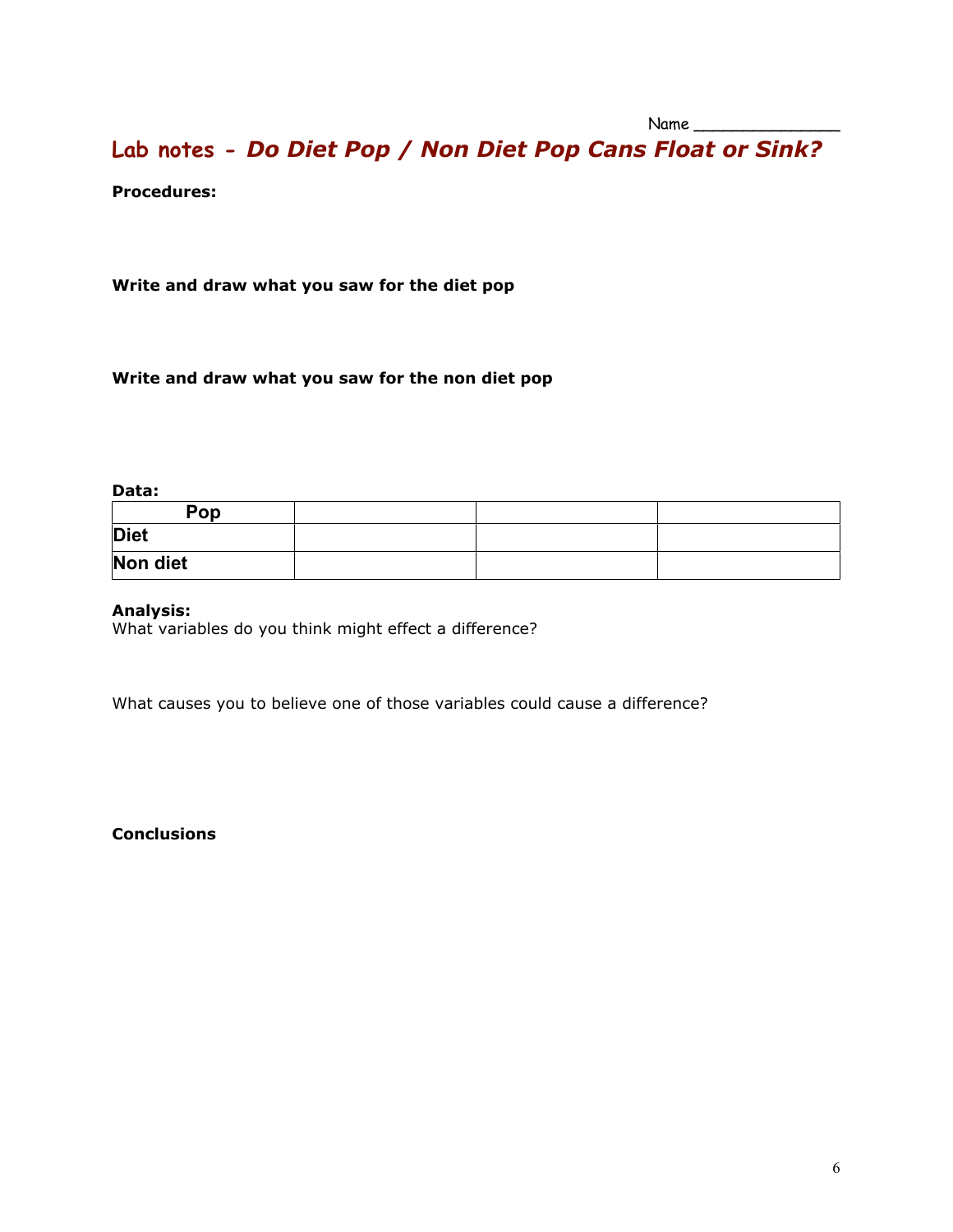# *Activity - Floating and Sinking Potatoes in Water*

### **Concepts**

### Prior knowledge

Cause effect relationship, identification of variables, properties of matter, solution, use of models for explanations.

### Outcomes

Accurately measure the characteristics of matter in different states. Identify variables that affects sinking and floating potatoes. Apply the idea or model of solutions (a mixture where a substance (solute) is uniformly distributed within another substance (solvent)) to an explanation as to why the potato floats or doesn't float in fresh and salt water. Buoyancy diagnose for activity Cup Float

Materials

Potatoes, knife, container with one liter fresh water and container with one liter of salt water salty enough to float potato pieces or whole potato, and an empty container to hold a mixture of ¼ liter of fresh water and ¼ liter of salt water.

### Procedure

### **Exploration**

Don't tell the students what is in either container.

Ask students what will happen when the potato pieces are put into container A and B. Have students write their prediction of what is going to happen and their explanation of what variables they think will determine or cause it.

### Formative

Insert different sizes of potato pieces in each container.

Pour 250 ml of plain water into a third container, slowly pour 250 ml of salt water on top as if it would float on top of the plain water, and label it C

Ask the students to predict what will happen when potato pieces are inserted. Discuss

### Summative

Have the students write one or more sentences describing what they think is happening differently according to the variables that have been changed. (size of potato, purity of the water, ...) Again if students use the word "Density" ask them to define it operationally (explain what variables are affecting it and how are they doing it. How does the purity of the water, water, the mixed water, and the salty water operate on the potato? The salt is lifting it and the more salt the greater the lift (buoyancy).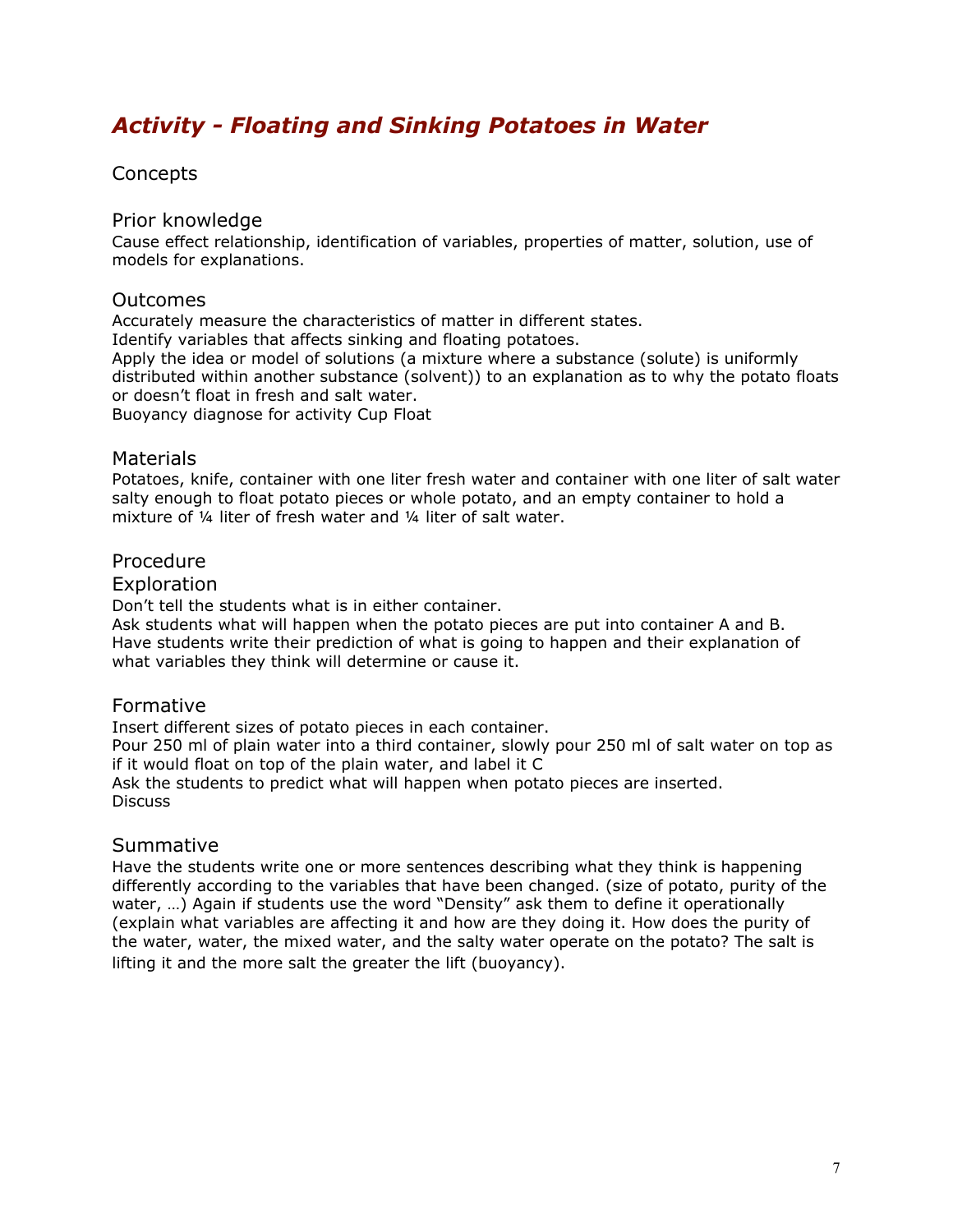# **Lab notes -** *Floating and Sinking Potatoes in Water*

**Procedures:** 

**Write and draw what you saw for the diet pop**

**Write and draw what you saw for the non diet pop**

#### **Data:**

| Kind of water        |  |  |
|----------------------|--|--|
| <b>Regular water</b> |  |  |
| Semi salty           |  |  |
| <b>Most salty</b>    |  |  |

#### **Analysis:**

What variable do you think made a difference?

What causes you to believe that variable could cause a difference? How does the variable operate on the potato as it changes?

Hypothesis or relationship?

**Conclusions**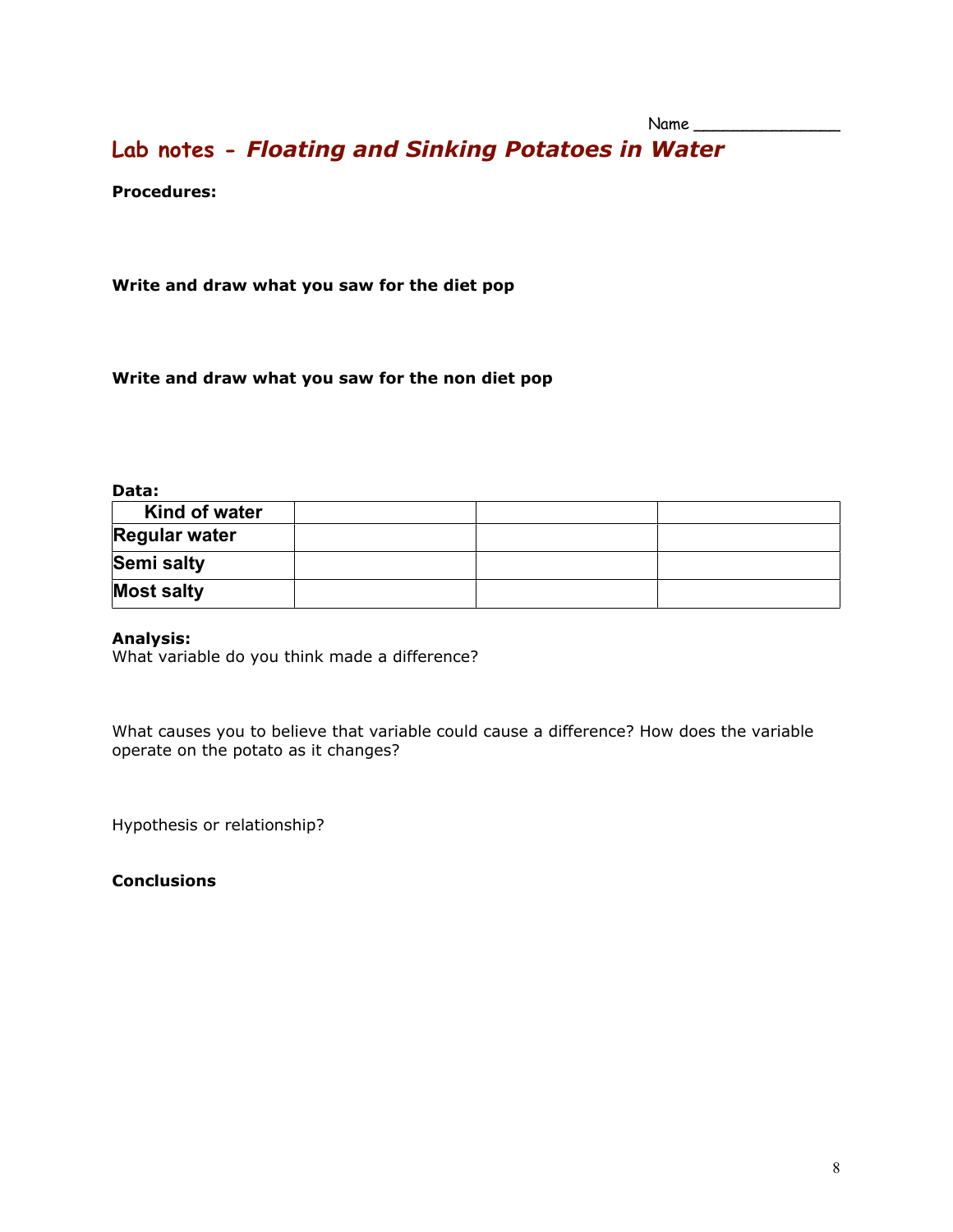# *Activity - Sink and Float - Clay*

### **Concepts**

The shape of an object will affect if it sinks or floats. The greater the surface area of the object, the more likely it will float. The greater the surface area that rests on the water the better the water will hold up the material because the water can exert a greater force. Surface area is the area of the outer part or upper most part of a two-dimensional or threedimensional object.

### **Prior knowledge**

Certain materials sink and certain materials float

### **Outcomes**

Divide clay into two equal amounts and use one part to create a shape that floats and the other part to create a shape that sinks.

Explain that the greater the surface area covered by the material, the more likely it will float, because there is more water pushing up on it or the object is spread out over more water so there is less weight above the surface area the water has to support.

### **Material**

Clay, containers of water, towels, balances to mass clay, lab notes

### **Procedure**

### **Exploration**

Predict what will happen if a clay ball is dropped into water.

Ask if there is a way they can think to make the clay float.

Have students divide their clay into two lumps.

Challenge the students to take each lump and make a shape: one that sinks and one that floats.

Have them write in their lab books what they think will make the clay float.

#### **Invention**

Have them create their shapes, draw a picture, test them in the water, and explain why they think it sunk or floated.

Have students share their data and describe what they learned.

Chart floaters and sinkers

Ask what each group has in common.

How do you think shape makes a difference?

What names do scientist give this list of things (variables)? Describe how each could change the clay so it would sink or float.

Use a drawing as a bridge to demonstrate forces of water and mass of the clay for examples that would float and sink

Ask what advice would give a person that makes ships out of steel? Explain how a ship floats.

### **Summative Evaluation**

Draw and categorize shapes of clay that sunk and shapes of clay that floated.

Describe characteristics of the designs that caused them to float or sink.

Did you identify a variable and how it changes.

Did you describe a hypothesis as the greater the surface area the greater the buoyancy? Or did you write an Operational definition to describe how the change in surface area changed how it sunk or floated?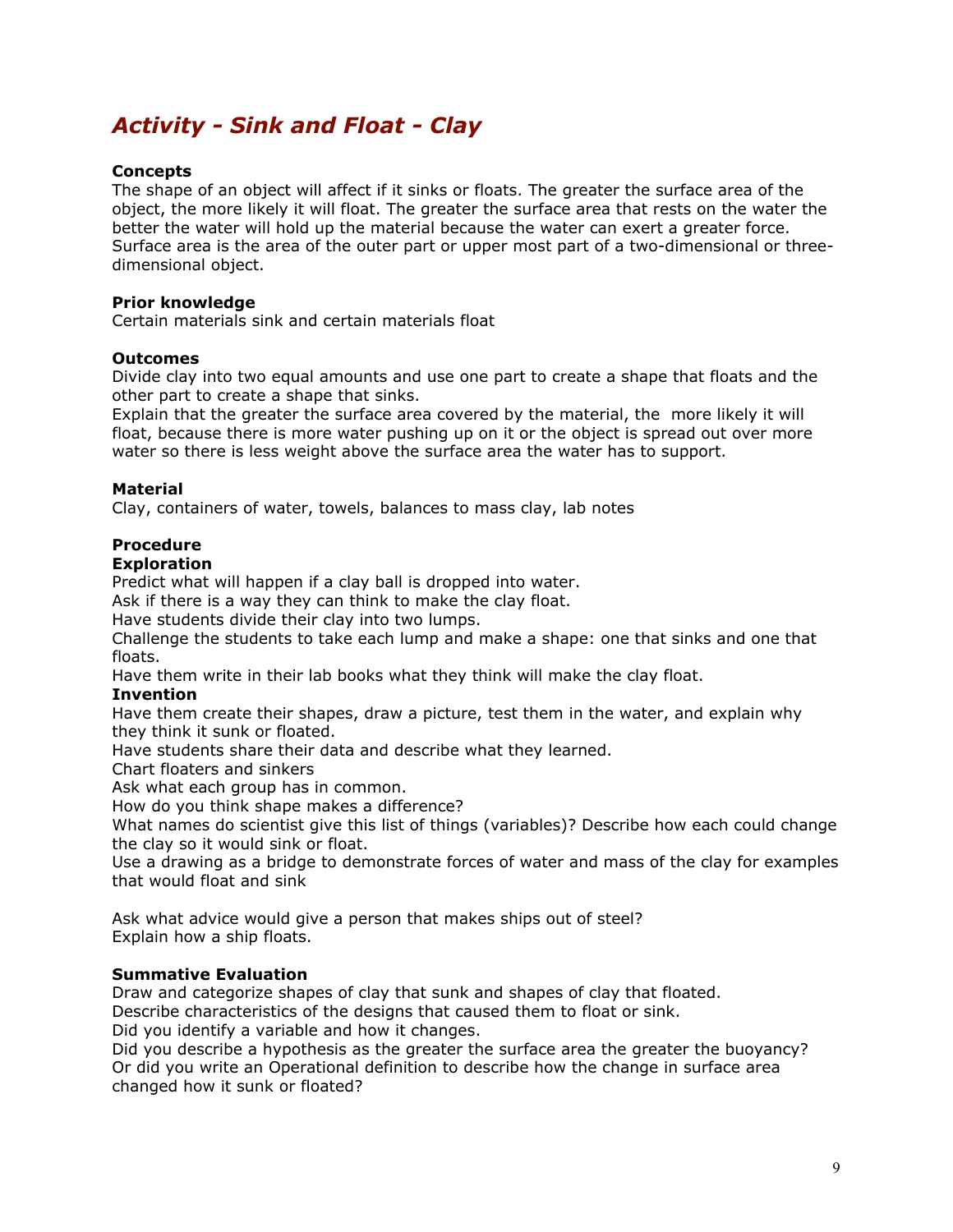Name

# **Lab notes -** *Sink and Float - Clay Boats*

**Write and draw your understanding of sink.**

**Write and draw your understanding of float.**

### **Procedures:**

Take a clay ball. Divide it into two equal pieces. How do you know they are equal? Make two shapes: one that sinks and one that floats. Draw a picture of each. Test them in the water. Explain why they should sunk or float.

### **Data:**

Draw your shapes

#### **Analysis:**

What variable do you think made a difference?

What causes you to believe that variable could cause a difference? How does the variable operate on the clay as it changes?

Hypothesis, operational definition, or relationship?

### **Conclusions**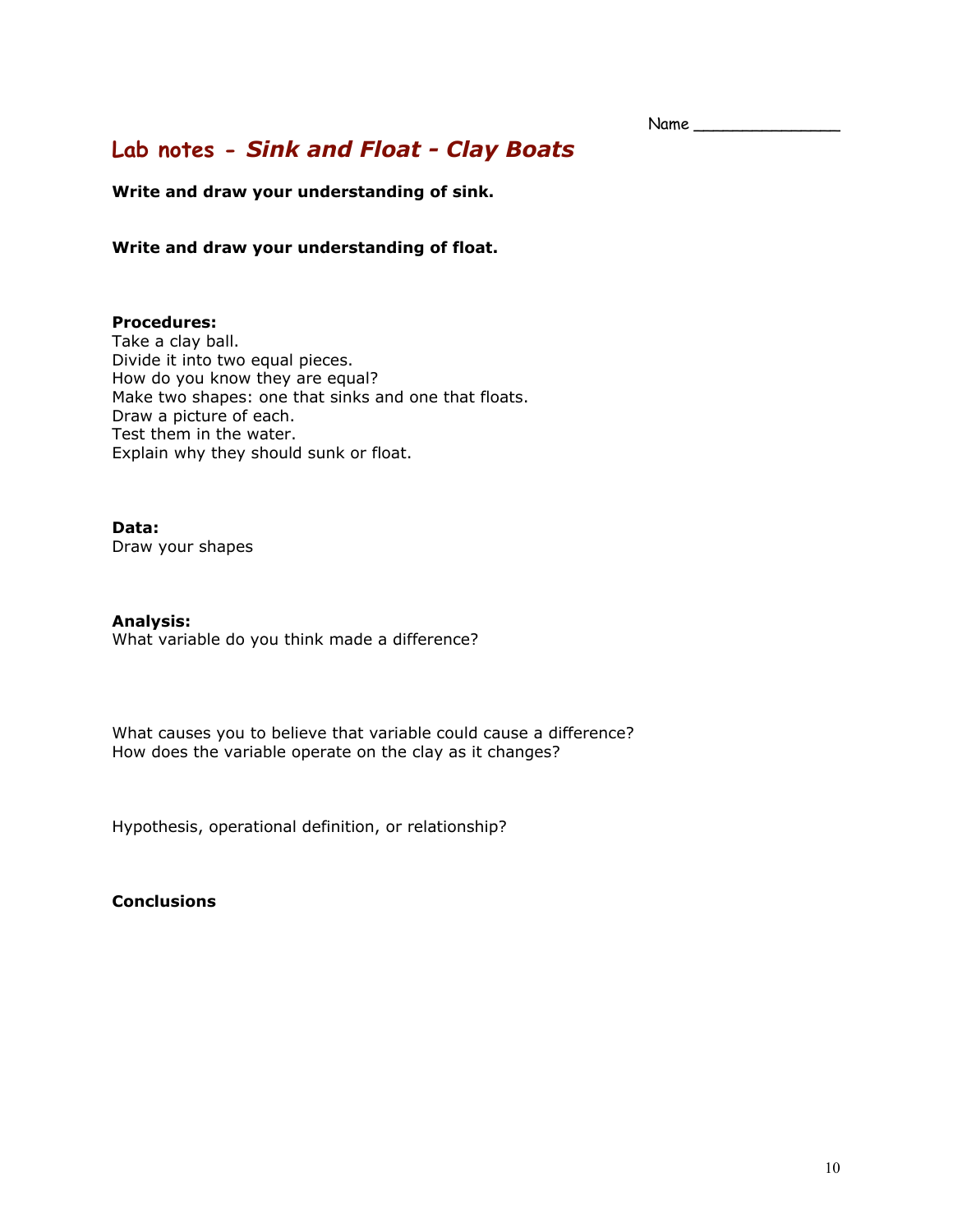# *Activity - Buoyancy Cup Float*

### **Concepts**

An object will float if it displaces (pushes away) a mass of liquid less than or equal to its mass.

Variables can be identified and described as to how they vary.

Operational definition - describes how the variables operate or change. uses variables mass and volume to explain floating.

Mass can be used to explain sinking and floating.

An object will displace a volume of water equal to its volume if it is submerged.

The volume of water an object displaces depends on its *mass not its volume*. Think this through. This does not say mass determines displacement. Think of a cup. Volume will stay the same. As pennies are added the mass will increase and as it does it displaces more water. Operational definition - what is the format? While the mass determines how much water is displaced the volume of that water is equal to the volume that is submerged. Can you draw a picture of this?

Objects sink if they displace a mass of liquid that is less than the mass of the object. Objects sink if the mass of the object is greater than the liquid they displace.

Shape is a variable that determines how much liquid an object can displace. Shape that takes up more volume can displace more water. That doesn't mean that it will. Depends on mass - remember?

### **Prior knowledge**

Certain materials sink and certain materials float. The shape of the material will affect if it sinks or floats. The greater the surface area of the material, the more likely it will float. The greater the surface area that rests on the water the better the water will hold up the material because the water can exert a greater force (buoyancy).

### **Outcomes**

Add pennies to styrofoam cups of different sizes and record how the increase of mass displaces an increased mass of water.

Explain that the greater the mass in the cups the greater the mass of the water displaced. Explain that the styrofoam boat floated as long as there was an equal mass of water to be displaced. If there is an equal force of water pushing up on it, then it will float. Explain a variable is a property that changes.

Explain how variables can be used to describe how something operates (operational definition).

### **Material**

Styrofoam cup, containers of water, towels, balances to mass pennies, boats, and water, science notebook

### **Procedure**

### **Exploration**

As students to predict what will happen if a styrofoam cup is put into the water.

Ask what will happen as pennies are added to the cup?

### **Diagnosis**

May want to have a grand conversation about how to set up the experiment, what data to collect, and so forth. Or just give students the challenge and let them begin and see what they decide is important or not to record.

Challenge students to make styrofoam boats that are  $\frac{1}{4}$  of a cup,  $\frac{1}{2}$  of a cup,  $\frac{3}{4}$  of a cup, and 1 cup, float each, add pennies until they sink, and record the information in their lab notes.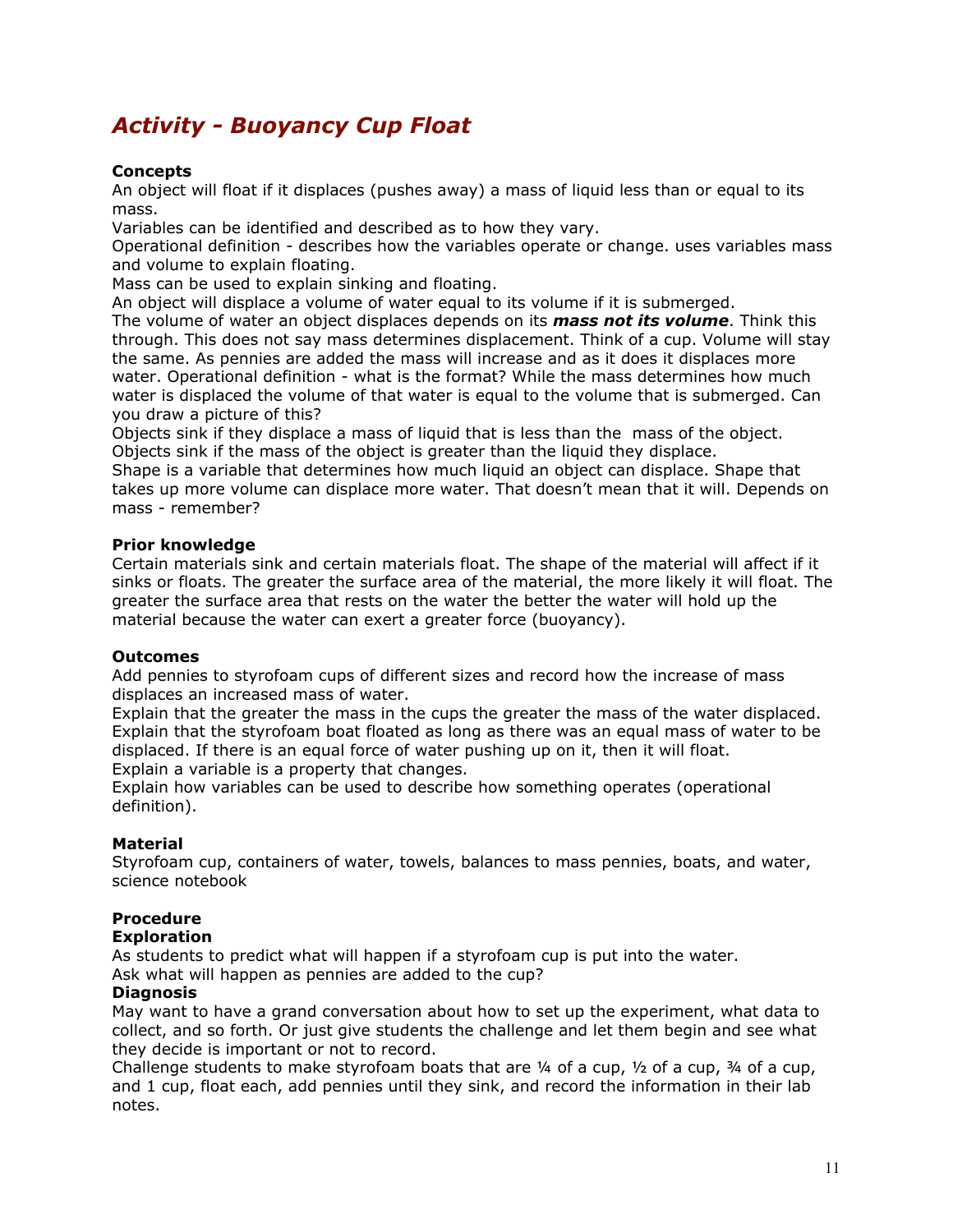Possible variable information to record. Mass of pennies, number of pennies, volume of cup, volume of container, volume of displaced water, mass of displaced water.

### **Invention**

Have students investigate

Ask the students to write in their lab notes what happened to the styrofoam boat as pennies were added, what happened when the styrofoam cups floated, and when they sunk. Students create their boats (shapes), draw a picture, test them in the water, and explain why they think it sunk or floated.

Share their data and describe what they learned.

The data students collected may or may not be sufficient to answer these questions. Ask them and decide if it is important or not to redo parts and collect the data.

Chart size of boats and the number of pennies each held when sank.

Ask if the found the volume of water each cup holds (measure with graduated cylinder). Ask if they found the mass of displaced water (measure by lowering cup into full container of water and collecting the over flow and measure it in a graduated cylinder).

Ask what the surface area of each cup is.

Ask what each group has in common for each cup.

How do you think shape makes a difference?

Use a drawing as a bridge to demonstrate forces of water and mass of the boat and the mass of the displaced water as the pennies are added.

### **Summative Evaluation**

Draw a picture of a cup that has the amount of pennies that sunk it. Draw and label the amount of water that it displaced when it was floating, just before it sunk.

**Draw** the cup in water without the pennies. **Draw** and label it just before it sunk.

What variables were included in the drawing?

Did the drawing show the relationship between the number of pennies and amount of water displaced.

Did students collect measurable evidence of for variables?

Were the variables mass of pennies, displaced water mass, or volume of displaced water? As a conclusion did students include variables and describe how they operated?

Is there data to support

How shape made a difference?

How mass of the pennies related to the mass of displaced water?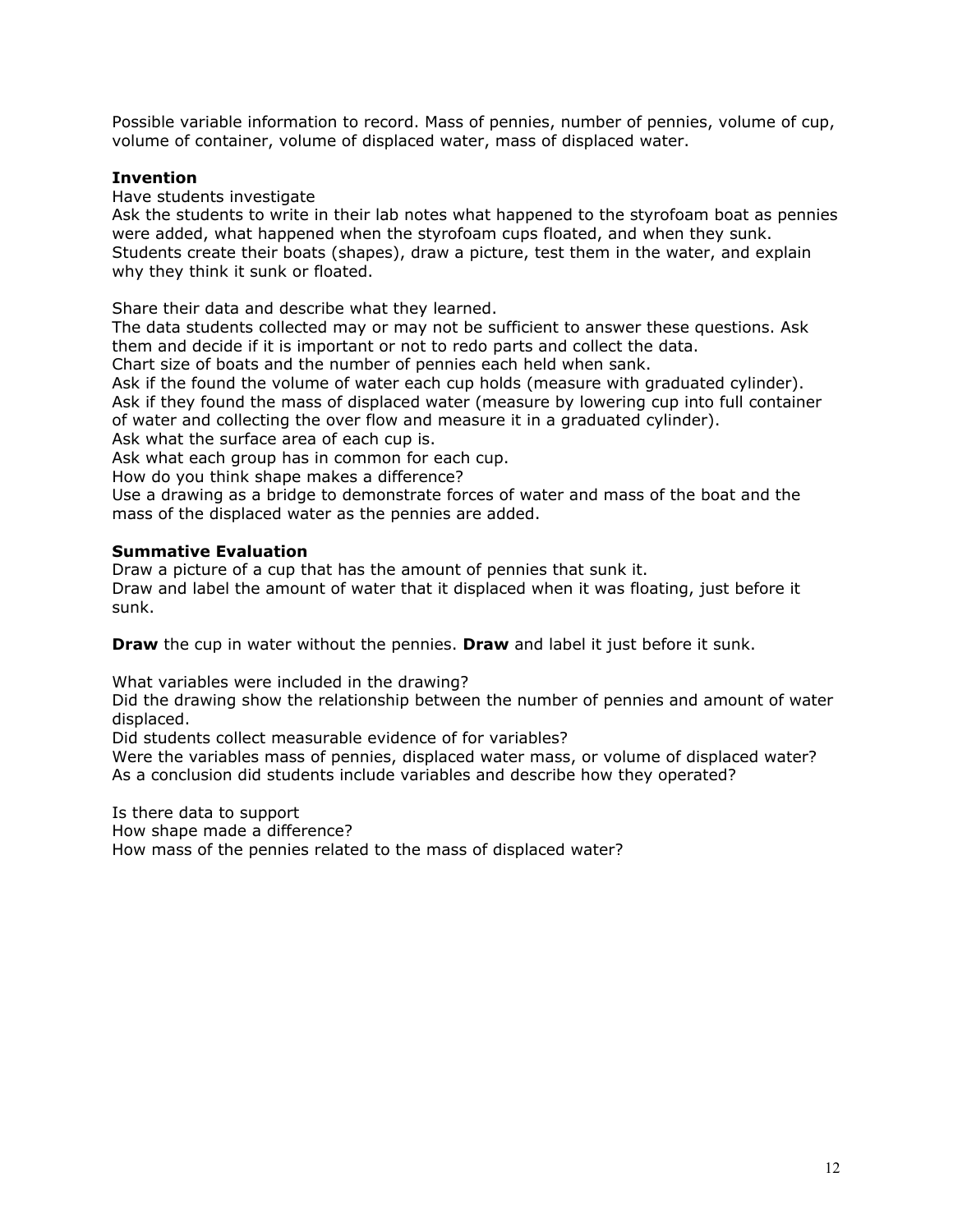# **Lab notes -** *Buoyancy Cup Float*

**Write and draw your understanding of buoyancy**

### **Procedures:**

### **Data:**

| Cup            |  |  |
|----------------|--|--|
| <b>Quarter</b> |  |  |
| <b>Half</b>    |  |  |
| Three-quarters |  |  |
| <b>Whole</b>   |  |  |

#### **Analysis:**

What variables were measured?

When variables are measured that implies they are measured to describe change. How did a variable change?

How do you think that change made a difference?

What causes you to believe that variable could cause a difference? Select a variable and describe how the variable operates on the cup as it changes?

Hypothesis or relationship?

**Conclusions**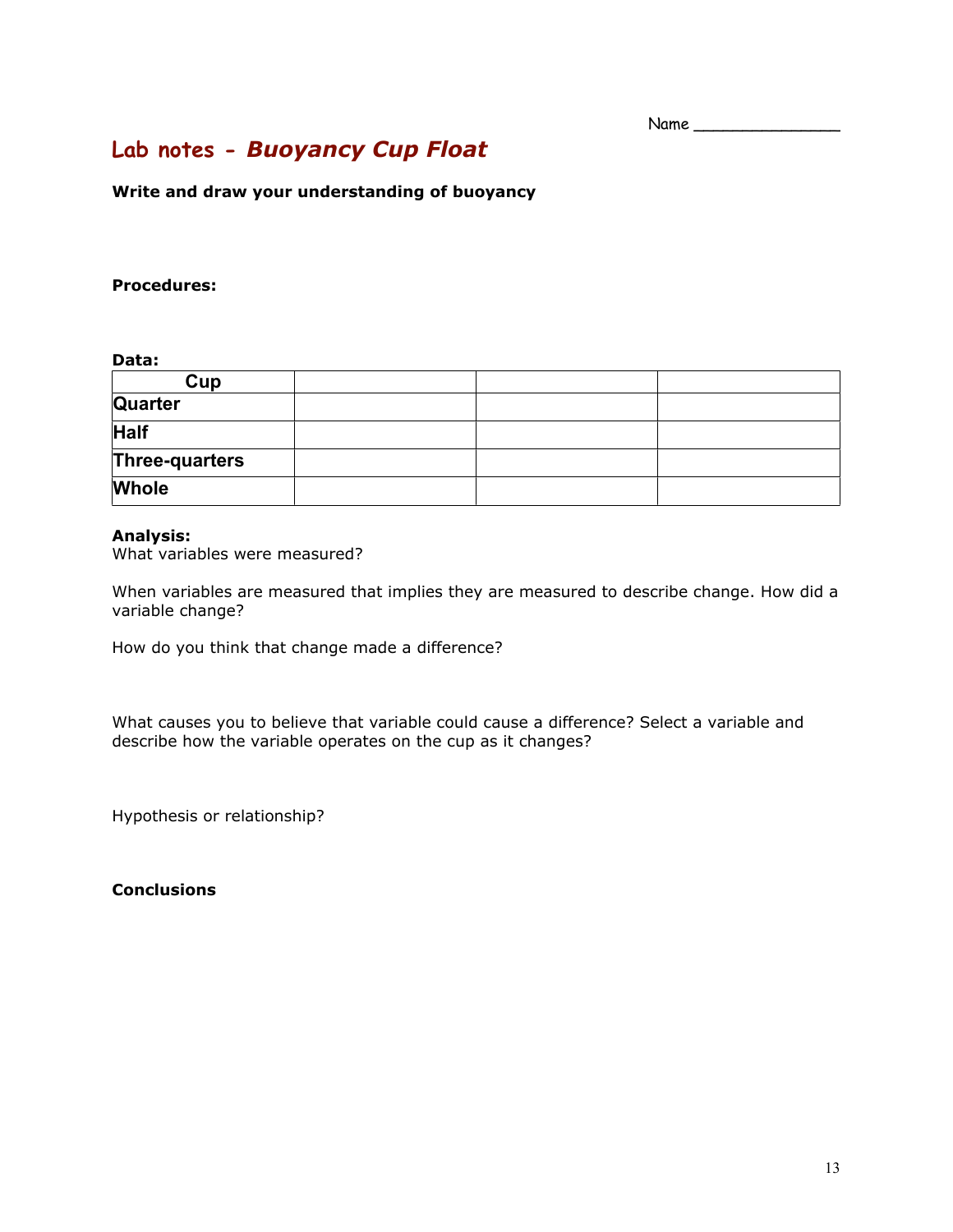# *Activity - Measuring Mass and Volume*

### **Concepts**

Mass is the amount of matter in an object. Volume is the amount of space an object occupies.

### **Outcomes**

Measure mass and volume of common objects.

### **Background information**

Mass describes how much matter is present and is measured by comparing one object to a known mass.

Mass is measured on a triple beam balance and the metric unit of measurement is the gram.

A gram has about the same mass as a large paper clip.

Volume is how much space something takes up and is measured in three ways.

### **Operational definitions for measuring...**

1. Mass can be calculated as a product of  $1 * w * h$  for cubic or rectangular shapes,

2. Mass can be measured by water displacement particularly for irregularly shaped objects. 3. Mass can be measured directly for liquids.

Liters or milliliters are the metric unit for volume and a milliliter of water has the same volume as one cubic centimeter of water.

### **Prior knowledge**

Measure linear, measure mass on a balance, measure liquid in a graduated cylinder

### **Material**

Balances, graduated cylinders, containers, rulers, overflow cups (optional) Objects to measure such as wooden blocks, clay pieces, marbles, rocks, glass of colored water, spheres, (May want to have a group of materials for students so there is something in common to discuss and share. May also want to have two objects that are different sizes, but made from the same material.)

### **Procedure**

### **Exploration**

Focus the students by holding up 3 different shapes of 1 liter (or larger equal size) containers. Ask if they hold the same amount or have the same volume. Ask them to predict the order of volume of water the containers would hold.

Fill one of the containers with water and demonstrate by pouring the water from it to a a measuring cup or graduated cylinder to see if the volumes are the same (or not). Continue pouring from one flask to the other until they have all been compared. Ask if students can suggest three ways to measure volume.

### **Formative**

### **Operational definitions for measuring...**

1. Mass can be calculated as a product of  $1 * w * h$  for cubic or rectangular shapes,

2. Mass can be measured by water displacement particularly for irregularly shaped objects.

- 3. Mass can be measured directly for liquids.
- Do a few problems as examples.

Show students an object they will measure and ask them to make a prediction of it's mass and volume.

Make measurements Record them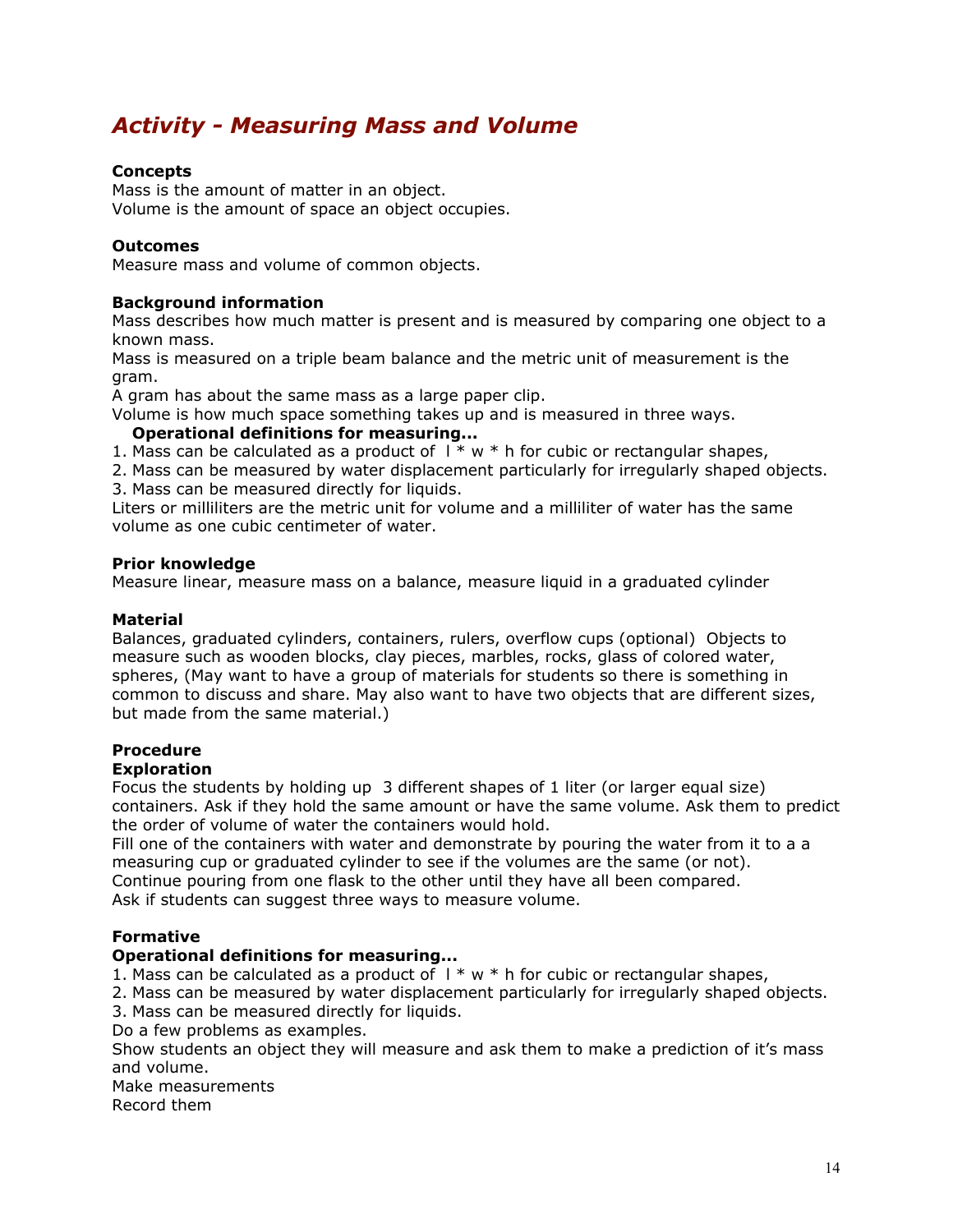Write the results on the board for each object and compare their findings.

### **Summative**

Ask if there is any relationship to objects mass and volume. (properties and variables) Don't push the idea of calculating density unless students suggest it. Opportunities later.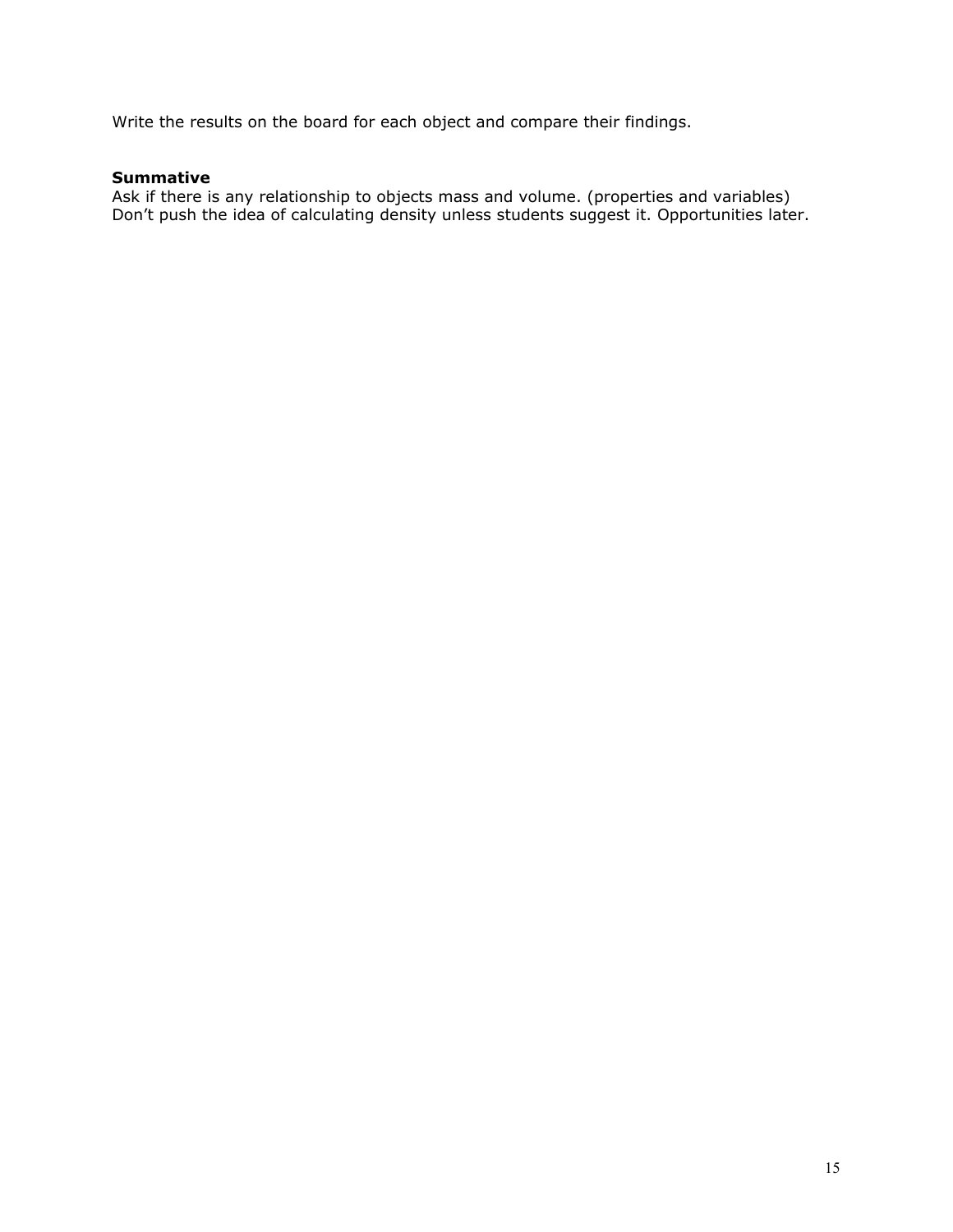Name

# **Lab notes - Measuring Mass and Volume**

### **Write and draw your understanding of mass**

### **Write and draw your understanding of volume**

### **Procedures:**

Find the masses of several objects using the triple beam balance. (Remember - If the substance is in a container, you must subtract the mass of the container from the mass of the substance and the container.) Record your results.

Find the volume of the objects. Decide with your group which method of finding volume will be used. Record your results.Describe with your group a method to measure volume. Write directions to determine volume. (operational definition)

Record the volume and mass of the objects below.

#### **Data:**

| <b>Object</b> | <b>Mass</b> | <b>Method of finding</b><br>volume | <b>Volume</b> |
|---------------|-------------|------------------------------------|---------------|
|               |             |                                    |               |
|               |             |                                    |               |
|               |             |                                    |               |
|               |             |                                    |               |
|               |             |                                    |               |
|               |             |                                    |               |

### **Analysis:**

1. Compare your result to others. If there are differences what should be done? Is there more than one way to decide?

- 2. How did your results compare to others?
- 3. Which way of measuring volume seems most accurate? Why?
- 4. What is the relationship between a cubic centimeter and a milliliter?
- 5. What is a way you can remember what mass is?
- 6. What is a way you can remember what volume is?

### **Conclusions:**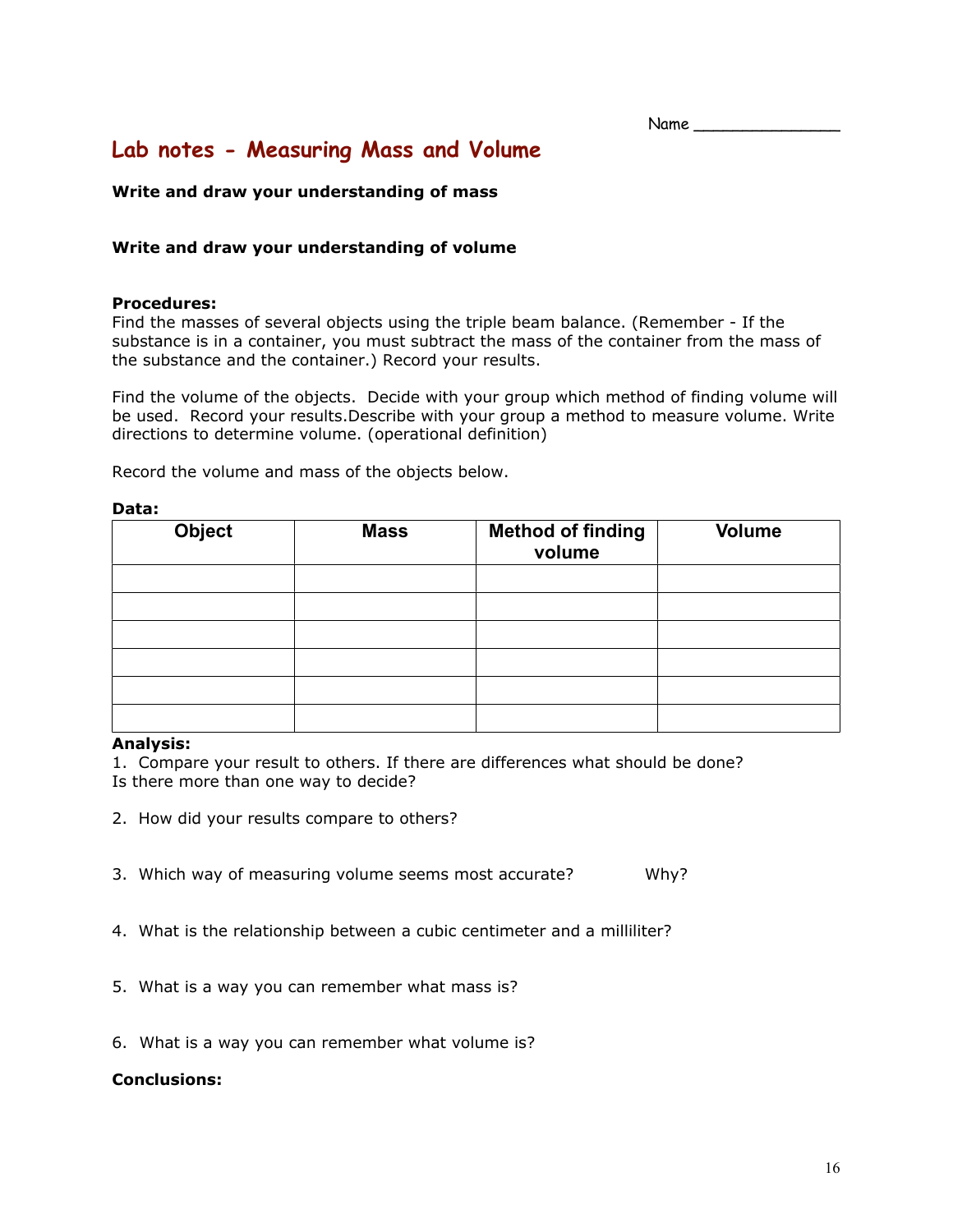# *Activity - Metal Cubes*

### **Concepts**

Mass is the amount of matter in an object. Volume is the amount of space an object occupies. Density is the relationship between mass and volume.

### **Outcomes**

Measure mass and volume and use it to explain density.

### **Background information**

Densities of different materials can be found in engineering and machinists manuals. After students calculate their densities find a reference book and let students compare their calculations.

### **Prior knowledge**

Volume, mass, a sense of density as related to mass and volume - not necessarily as a proportion or ratio between them, how to measure in metrics.

### **Material**

Density block sets, aluminum, steal, brass, lead. (they are the same size and volume), metric ruler, triple beam balances, calculator, worksheet

### **Procedure**

### **Exploration**

Ask how to find the mass and volume of each cube. If necessary, review procedures for finding mass and volume.

Record the data on the chart.

Are mass and volume variables? (yes/no - Aren't for each object, but are when comparing one object to another.)

Are they properties of matter?

Why divide mass and volume?

Can you use your data to calculate density

If need be have the students review their notes on matter.

### **Invention - Formative**

Have students collect measurements to find the density of the four different metal cubes. Share the data with the class

Discuss results.

Why are the measurements different and the same?

Why are the densities different?

What is this thing labeled density?

What does it mean to compare 2 variables to describe a third variable?

How can you use the ideas of particles and atoms to explain the difference?

Get students to talk about atoms packed in differently to visualize a model of density. Ask them if they could draw a picture as a model to show how objects of the same size (volume) can have different densities.

#### **Summative**

Draw pictures of the four different cubes

### **Scoring guide**

Student data should be in the ball park and appropriate units.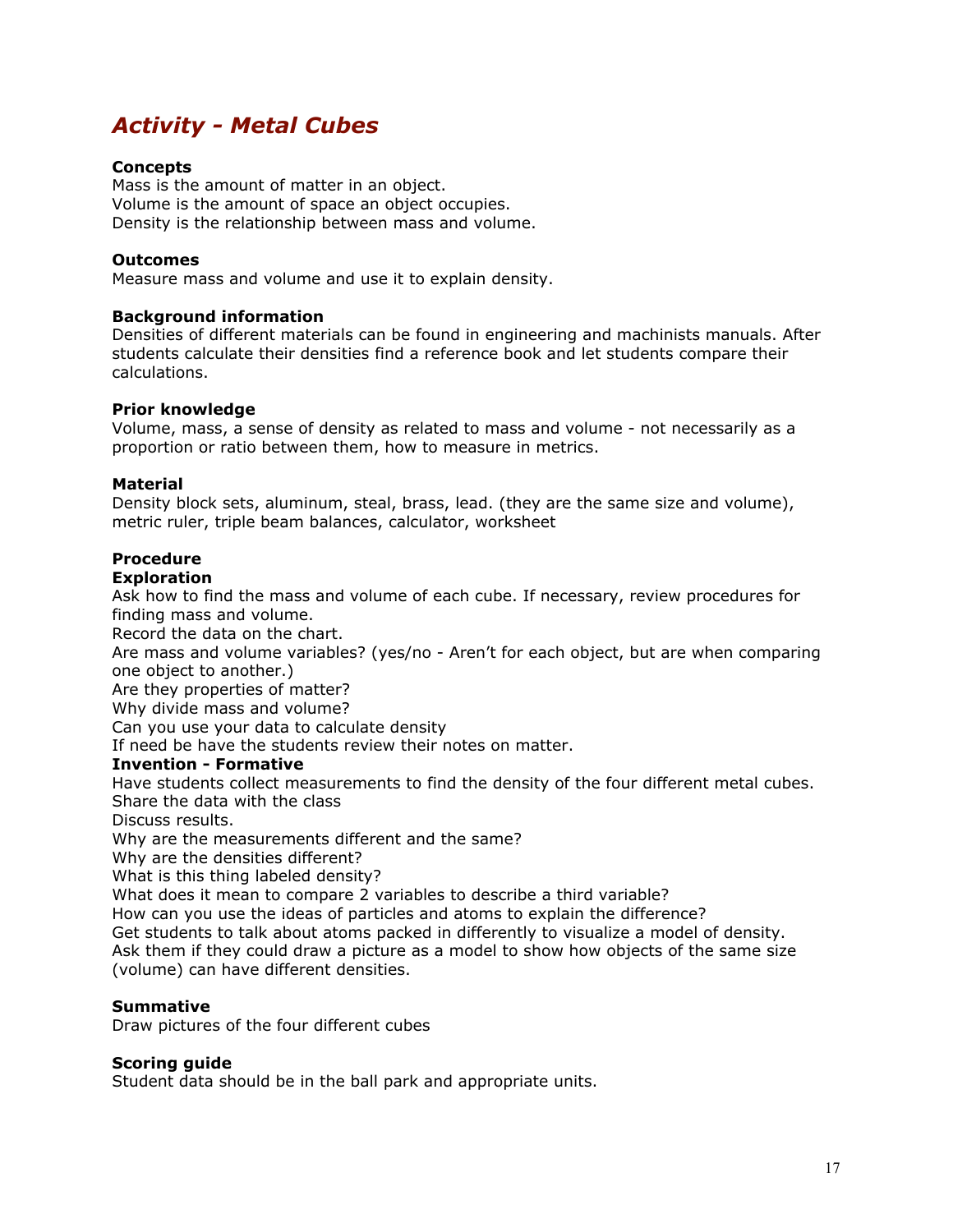$Name \_$ 

# **Lab notes - Metal Cubes**

What is your prediction on the density for the different cubes. (How would you arrange them in order of their densities?)

If you could see the particles that make up these metal cubes how would they look?

### **Procedures:**

Measure and record the mass of each cube on the chart.

Measure the volume of each cube and record it on the chart. Remember that the formula for volume is length x with x height.

Calculate the density of each cube.

| <b>Cube</b>          | <b>Mass</b> | $Volume =$ | Density = $mass/volume$ |
|----------------------|-------------|------------|-------------------------|
| <b>Black</b> iron    |             |            |                         |
| Dark Gray iron       |             |            |                         |
| Silver aluminum      |             |            |                         |
| Gold brass or copper |             |            |                         |

### **Conclusions**

1.How are the blocks the same?

2.How are the blocks different?

3.Which do you think might be used for building airplanes? Why?

4.Why do you think that the shiny silver cube is used to make pop cans?

5.Label and draw a representation of the particles that make up these cubes.



6. Why would a scientist or engineer want to use two variables to create a third?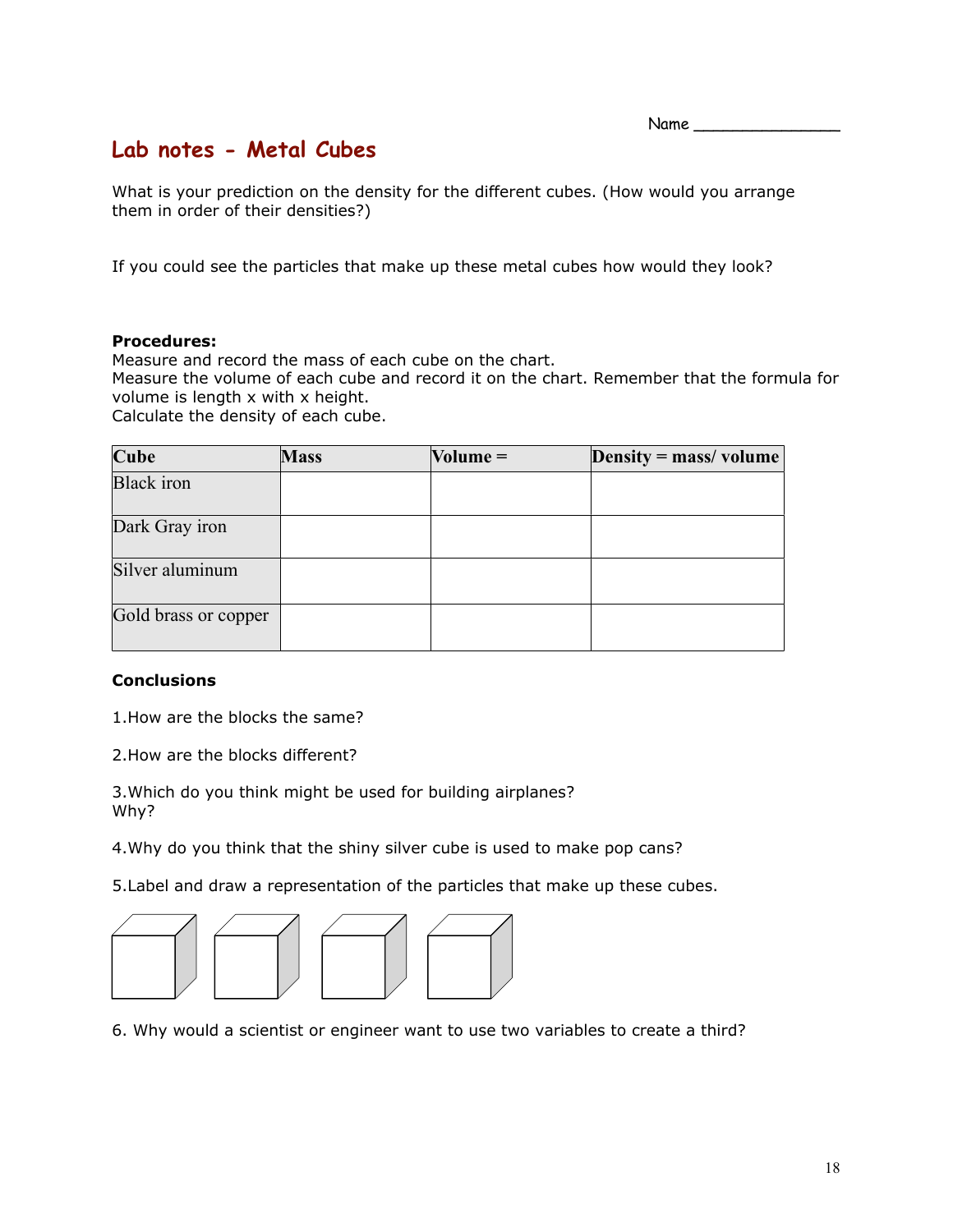# *Activity - Changing the Density of Bread - Before and After ...*

### **Concepts**

Properties of matter include mass, volume, and density.

### **Outcomes**

- 1. Accurately measure the properties of matter (mass and volume) in different states. **Specific outcomes**
	- a. Select and use appropriate instruments to measure mass and volume of solids and liquids and record the data.
	- b. Predict the relative density of various solids and liquids (based on observations).
	- c. Calculate the density of different solids and liquids.
	- d. Describe the relationship of mass and volume as it relates to density.
	- e. Design a procedure to measure mass and volume of gases.
- 2. Plan, do, and report a scientific investigation

### **Specific outcome**

Compute and record the starting mass, volume, and density; plan and conduct an experiment; record the finishing mass, volume, and density; and report the results.

### **Background information**

Given the tools they will come up with a plan of how to change the density of bread. It might be to squish the bread or toast it.

### **Prior knowledge**

Mass, volume, density, investigative procedures

### **Material**

Slice of bread, balance, metric ruler, calculator, plastic knife, worksheet

## **Procedure**

### **Exploration**

Show students a slice of bread and ask them what its density is, how they can determine it, and how they can change it.

Should not need to provide much assistance. Students should be good with devising and conducting experiments.

### **Formative**

Collect data Record data Share data

### **Summative**

Describe mass, volume, and density as a variable and how they varied from before to after. Draw a model to represent each - before and after - and how each changed or did not change.

Write an operational definition that describes the change. As the bread is smashed it decreases the volume while the mass remains the same which results in a greater density. While the bread is toasted water evaporates decreasing the mass and not the volume remains the same (or a tad bit less, but not as less as the mass) resulting in a decrease of density.

### **Scoring guide**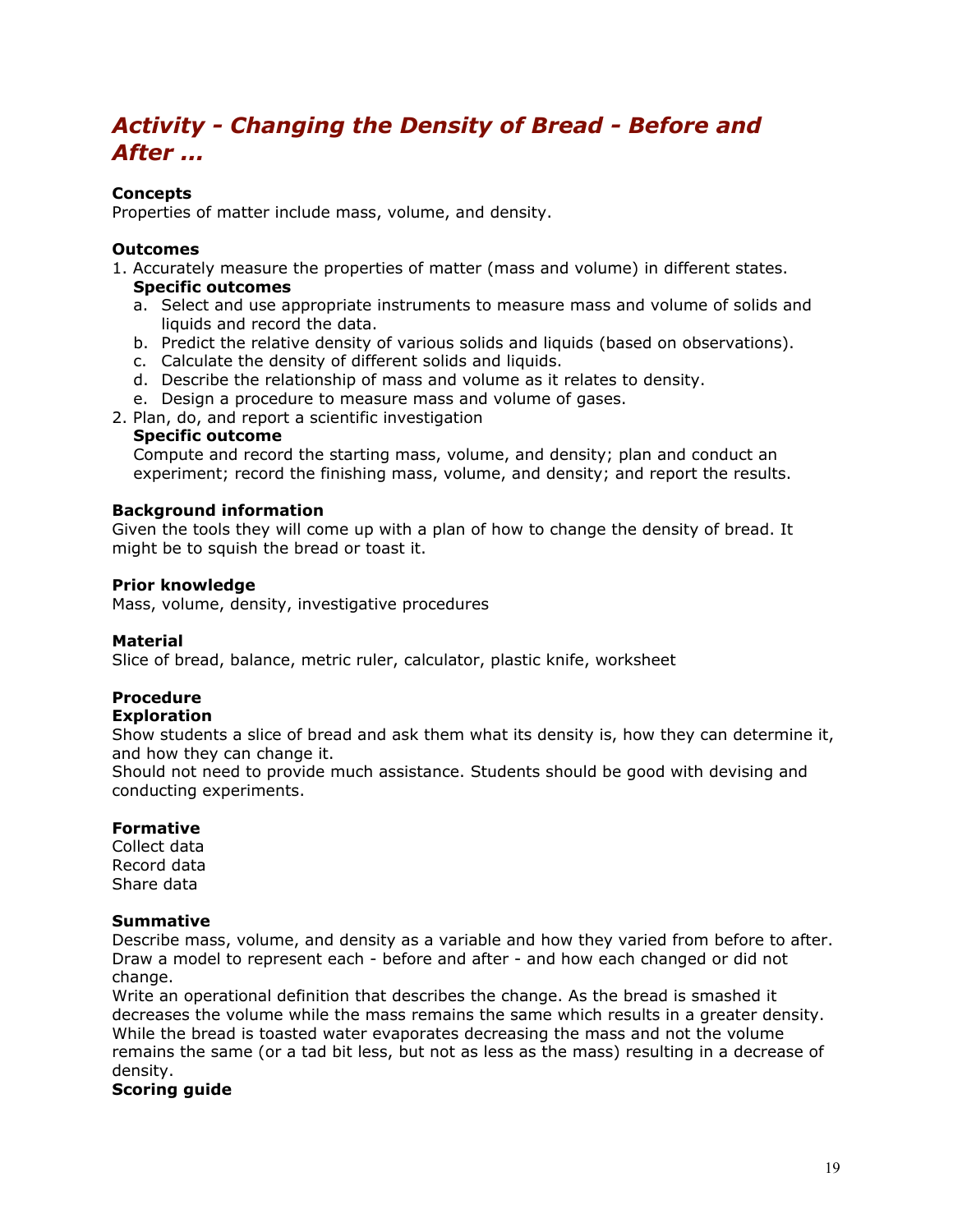# **Lab notes - Changing the Density of Bread - Before and After ...**

How can you change the density of a slice of bread?

Materials: One slice of bread, balance, metric ruler, calculator, plastic knife.

Prediction: The density of a slice of bread can be changed by

### Procedure:

Cut the slice of bread to a square or other convenient shape.

Measure and record the following data:

| Data:<br><b>Starting information</b><br>Mass |                             |     |
|----------------------------------------------|-----------------------------|-----|
| Measurements<br>Volume<br>Density            |                             |     |
| <b>Hypothesis</b>                            |                             |     |
| If the bread is                              | (what was done to it)       |     |
| the                                          | (what variable was changed) |     |
| will be                                      | (changed in this way)       |     |
| This will result in a change of              | bγ                          | it. |

### **Take the bread and**

**After information** Mass

**Measurements** Volume

Density

The density changed because

Can you think of other ways to change the density?

Draw a picture to show the particles in the bread before and after you changed it.

Conclusion: (two things you learned)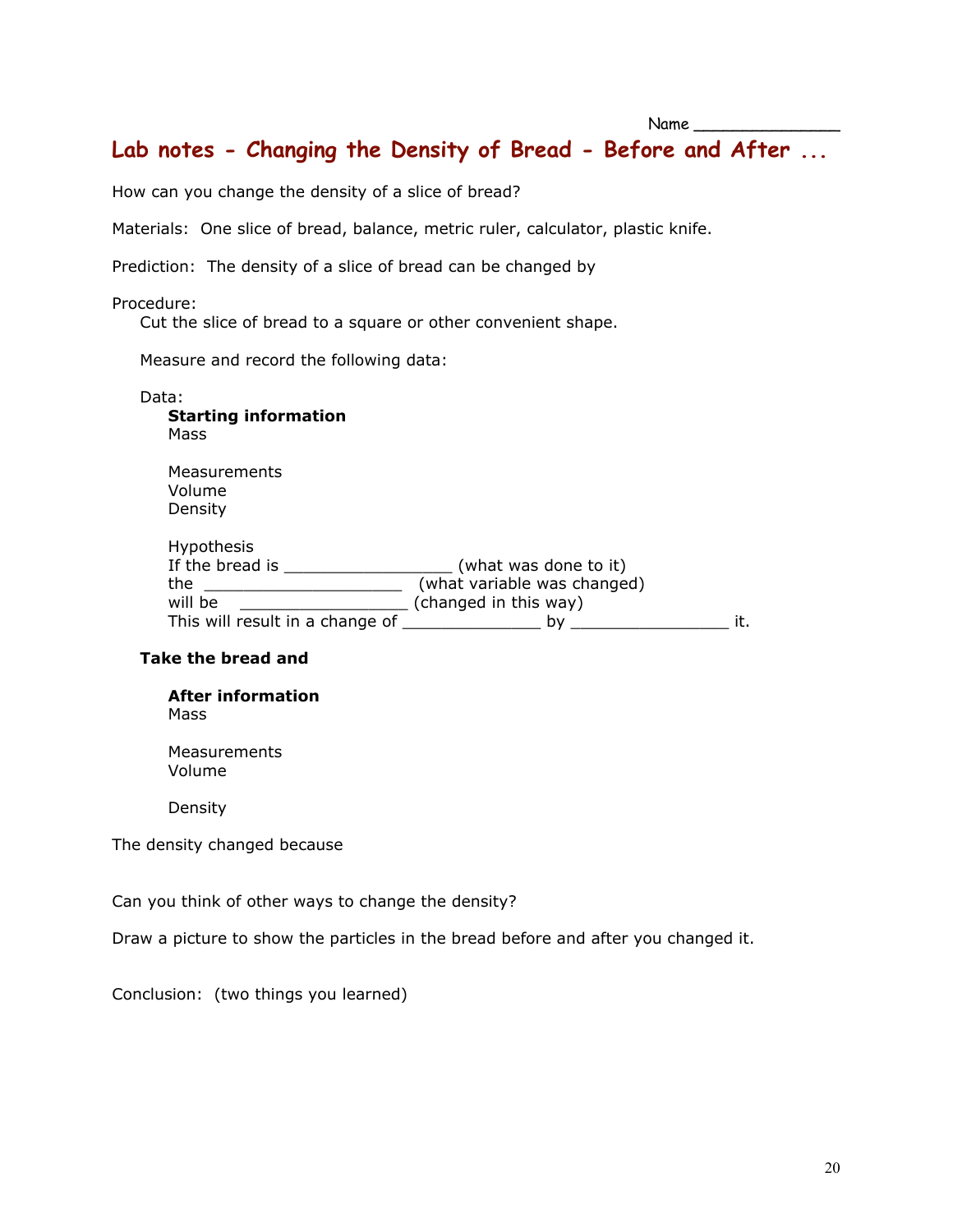# *Activity - Can you make an egg float?*

### **Concepts**

### Density -

Investigation - manipulating and controlling variables - diagnose what students suggest about the amount of water and salt used to float the egg.

### **Outcomes**

Adding salt to water increases the density of the water, which effects how an egg floats or doesn't float in it.

### **Prior knowledge**

Mass, volume, experimental procedures

### **Material**

Hard boiled egg, container, water, measuring spoon, 1-2 cups of salt, worksheet

### **Procedure**

### **Exploration**

Ask students how they might use an egg, water, and salt to demonstrate a change of density.

### **Formative**

If students don't have suggestions, model how to create an experiment by thinking out loud. Allow a lot of wait time before saying the bolded words.

If I put an egg into a glass of water, I can see if it **floats** or **sinks**. If it doesn't float it will **sink**.

I might be able to make if **float**. If I change ( either the **density** of the water or add **salt to change the density)**.

If salt is added, that should make the **water salt solution** more **massive or dense**. I can add one tablespoon and stir, then I can see what happens and continue to add salt until **the egg floats**.

How should we set it up and conduct it? Should suggest: set up, how to conduct it add salt, measure what and when, record data, and possible results.

Might suggest to mass the water and salt before and after or if they don't suggest it, then might want to go ahead and let the logical consequence play out - lack of data - redo or do without.

Ask how the amount of salt relates to the amount of water.

If the investigation was done in groups, then share all the results and discuss why there are differences?

### **Summative**

If your younger brother was not a good swimmer, where would you encourage him to swim, in the Great Salt Lake or in a swimming pool? Why?

### **Scoring guide:** Check student sheet or notes for

1. Completed worksheet. Describes how more salt increased mass or density until there was enough to support (float) the egg.

2. Completed worksheet. Described density as a relationship of mass and volume (not proportional).

3. Completed worksheet. Says adding more salt caused the egg to float, but not reason as to how.

4. Includes amount of water and salt. Mentions salt and water, but not how it changed in a way to float the egg. Or Parts of the worksheet are not complete.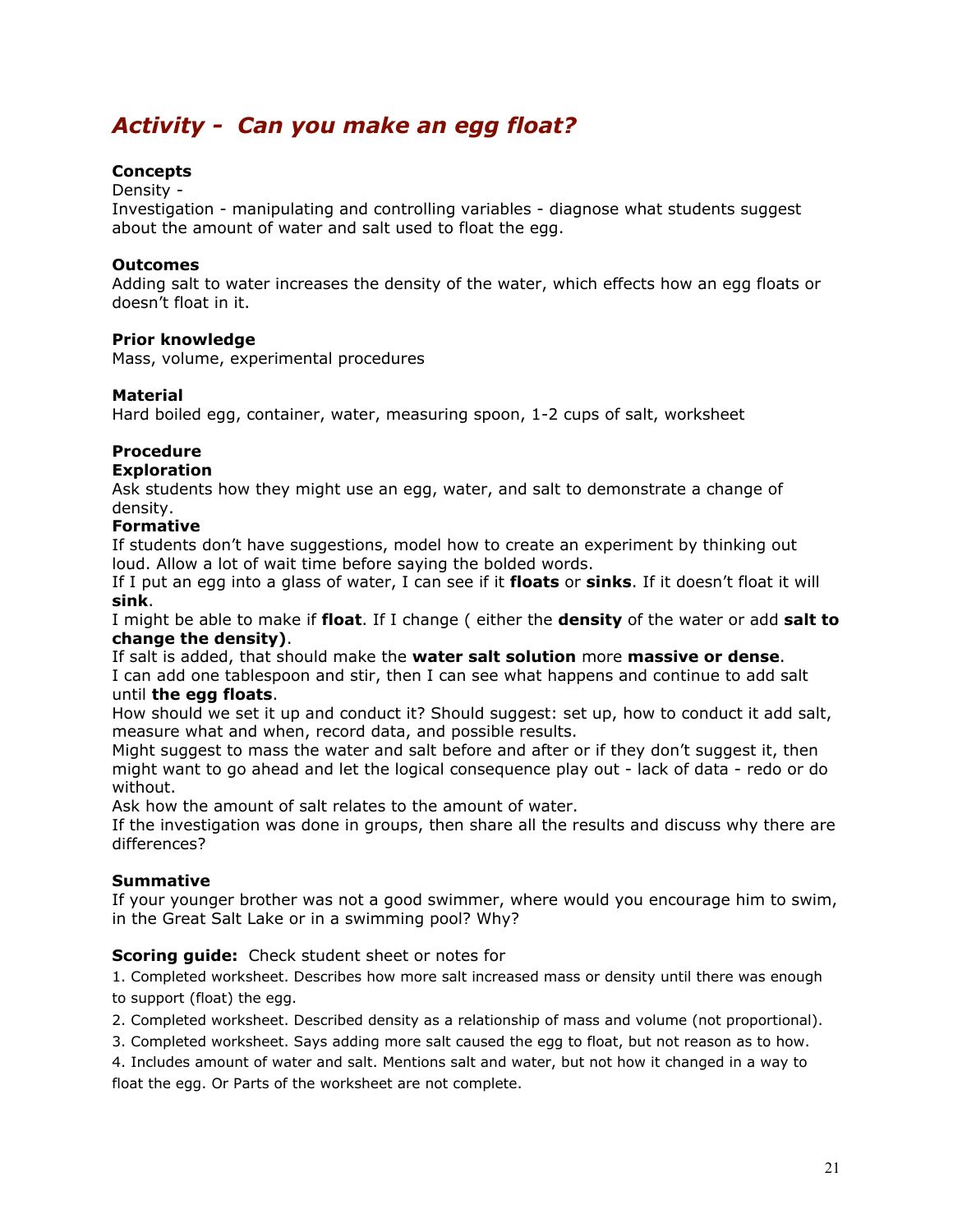# **Lab notes - Egg Float**

**Introduction:** How can you make a hard boiled egg float?

**Materials:** hard boiled egg, container with water, tablespoon, salt, graduated cylinder.

**Prediction:** How can you make the boiled egg float?

## **Procedure:**

Decide how you will set up, conduct, and record the data from this investigation.

# **Data:**

- 1. How much water did you use?
- 2. How much salt did it take to float the egg?
- 3.How much mass was added?
- 4. How much did the volume change?
- 5. How does the amount of salt compare to the amount of water?

## **Analysis:**

- 1. Why does the egg not float to begin with?
- 2. Why does the egg float at the end?

## **Conclusion:** (two things you learned)

Check your answers with others in the room. Why are the amounts of salt different?

If your younger brother was not a good swimmer, where would you encourage him to swim, in the Great Salt Lake or in a swimming pool? Why?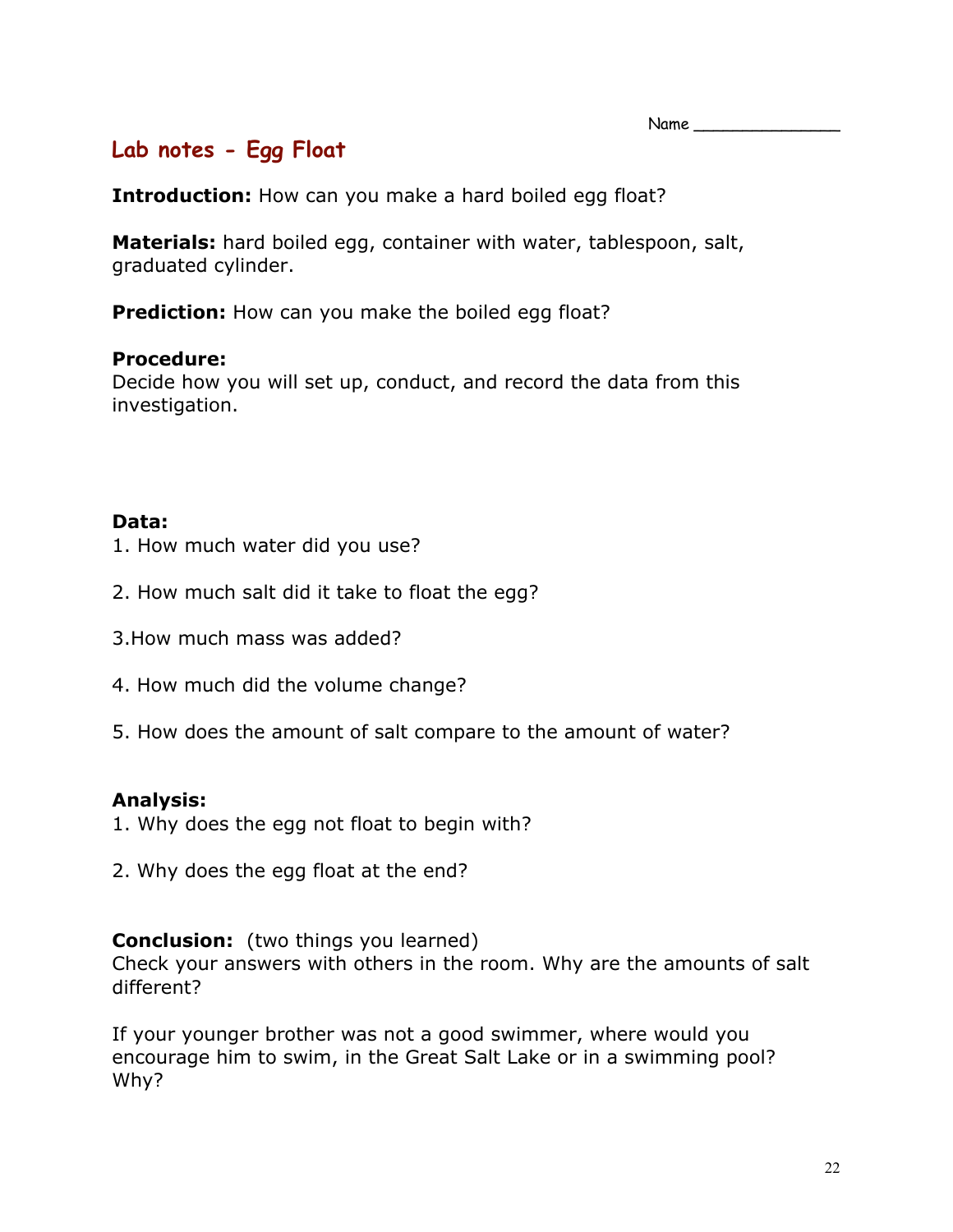# *Activity - Density of Wood Blocks*

### **Concepts**

Mass is the amount of matter in an object. Volume is the amount of space an object occupies. Density is the relationship between mass and volume.

### **Outcomes**

Measure mass and volume and use it to explain density.

### **Background information**

Densities of different materials can be found in engineering and machinists manuals. After students calculate their densities find a reference book and let students compare their calculations.

### **Prior knowledge**

Metric measuring, density, triple beam use, and scientific method.

### **Material**

Wood blocks of different sizes and different types (a wood shop is a great place to find them good samples are oak, pine, ash, balsa, ebony (really need ebony to show not all wood floats) metric ruler, balance beam, worksheet

### **Procedure**

#### **Exploration**

Discuss how to decide on what accuracy is appropriate (round to tenths)

### **Formative**

Collect data Record data Share data and compare densities Ask why are most of them the same? Why are there a few different densities for some of the blocks? What variables are different from group to group? How did those differences affect the data? What can you predict will happen when placed in water? Draw a picture to show how they will be positioned in the water. **Summative**

### **Scoring guide**

Full credit if all of the data is recorded and the densities are within the ball park. Check for units and answers supported with observation.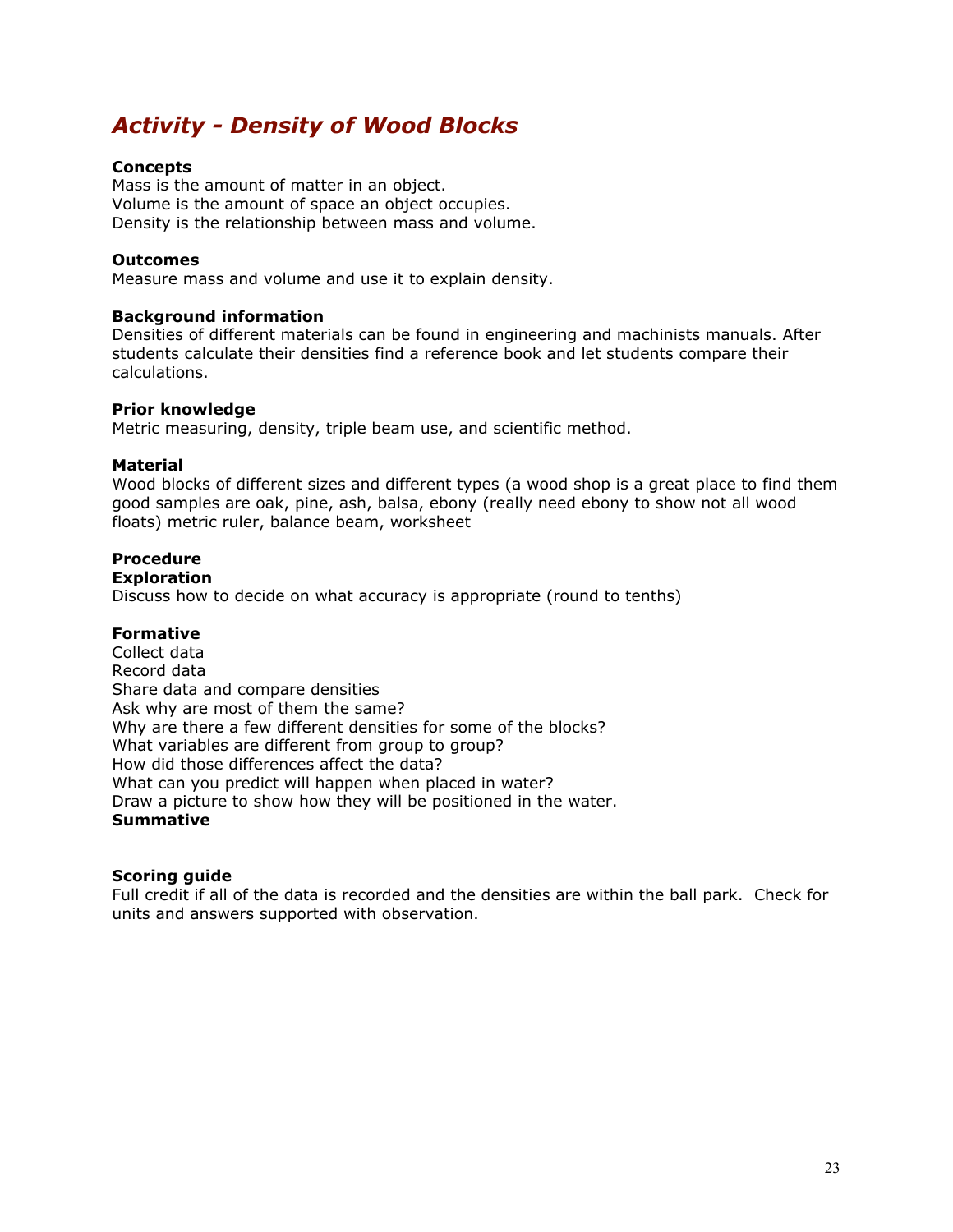Name

# **Lab notes - Density of Wood**

What observable measurements can be collected and used to support the idea that different kinds of wood have different densities?

**Materials:** 5 different types of wood, balance, ruler

### **Procedure:**

- 1. Find the volume of each block  $(1 * w * h)$  in cm.
- 2. Find the mass of each in g.
- 3. Calculate the densities.

**Prediction:** (list the different types in order of their densities)

### **Data:**

| Wood | Length | <b>Width</b> | <b>Height</b> | <b>Volume</b> | <b>Mass</b> | <b>Group</b><br><b>Density</b> | Class<br>average |
|------|--------|--------------|---------------|---------------|-------------|--------------------------------|------------------|
|      |        |              |               |               |             |                                |                  |
|      |        |              |               |               |             |                                |                  |
|      |        |              |               |               |             |                                |                  |
|      |        |              |               |               |             |                                |                  |
|      |        |              |               |               |             |                                |                  |

### **Analysis:**

- 1. What density did the class get for each wood? Averages of the class's results:
- 2. List the wood in order by their densities.
- 3. Can two pieces of wood of different sizes have the same density?
- 4. If two objects have the same density are they the same thing? Why?
- 5. If two woods have the same density are they the same kind of wood? why
- 5. The density of water is 1 g/cc. Why does wood float on water?
- 6. Predict what they would look like when put in water. Draw it. Try it what data was observed?

**Conclusion:** write at least 2 things you learned.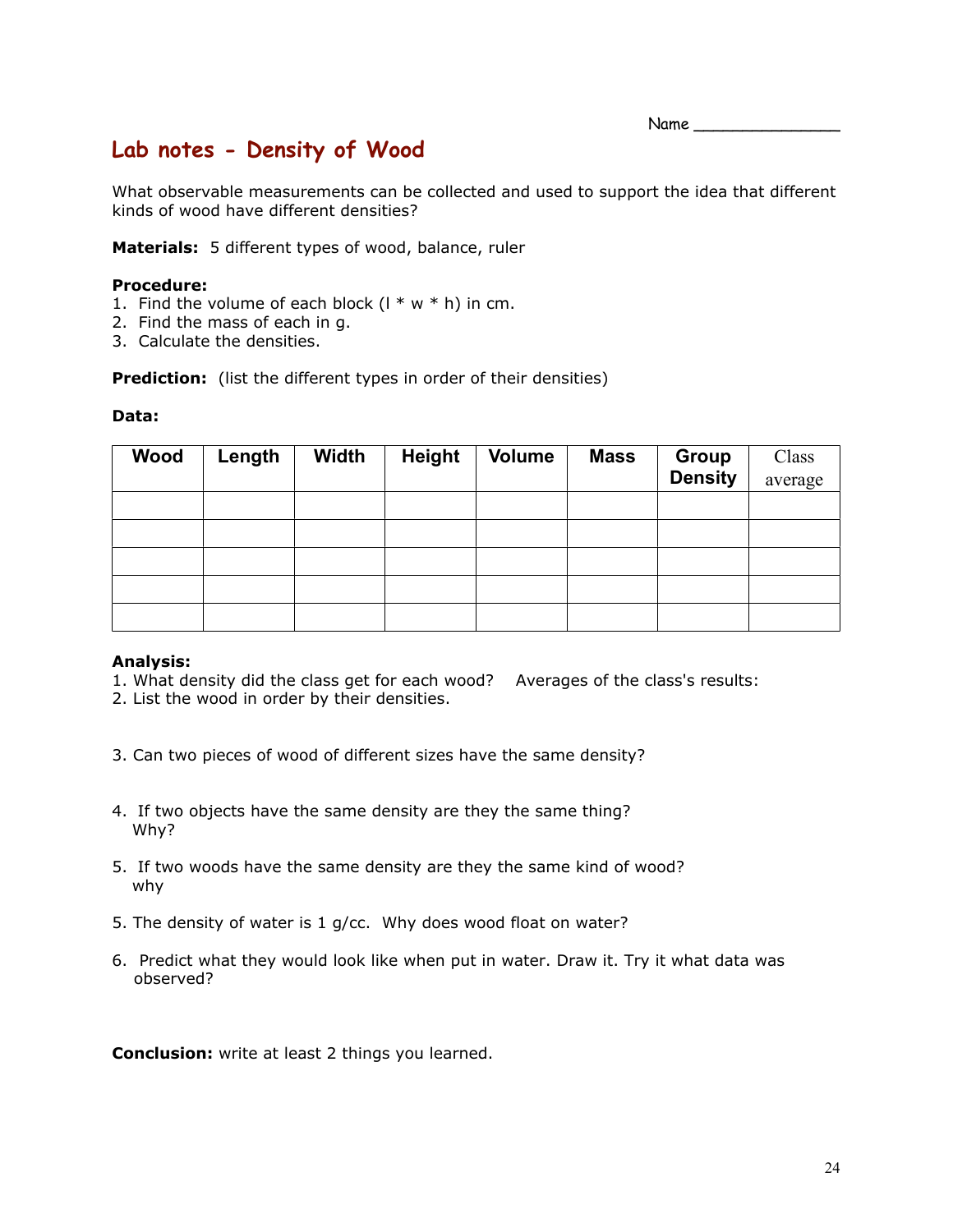# *Activity - Sphere Density*

### **Concepts**

Mass is the amount of matter in an object. Volume is the amount of space an object occupies. Density is the relationship between mass and volume.

### **Outcomes**

Measure mass and volume and use it to explain density.

### **Background information**

Densities of different materials can be found in engineering and machinists manuals. After students calculate their densities find a reference book and let students compare their calculations.

### **Outcomes**

Measure the characteristics of matter in different states. Determine mass and volume of solids and liquids. Calculate the density of various solids and liquids. Record data Predict the relative density of various solids and liquids (using observations). Describe the relationship between mass and volume to density.

### **Background information**

Volume can be measured by submerging each sphere in a container of water and measuring the water displaced by collecting it or marking a starting point and ending point, and finding the difference.

Diameter can be measure and used to calculate the radius (½ diameter) Calculate the volume of a sphere (Volume =  $pi *$  radius squared).

#### **Prior knowledge**

Mass, volume, density, formula for a sphere volume, density of water

### **Material**

5-7 spheres. (metal, ping pong, super ball, wood, Styrofoam, marble, plastic), calculators, overflow containers and graduated cylinder to measure water volume, container of water, metric rulers and string if you want to use the diameter for the volume formula, balance beam, container to test the balls, worksheet

### **Procedure**

#### **Exploration**

Arrange the ball in order according to how well you would predict their ability to float or sink.

How can you measure the mass of the spheres? How can you calculate the volume of the spheres? How can you calculate the density of the spheres? What order of densities would you predict? Float them and observe.

## **Formative**

Calculate the mass and volume of the sphere **Summative Scoring guide**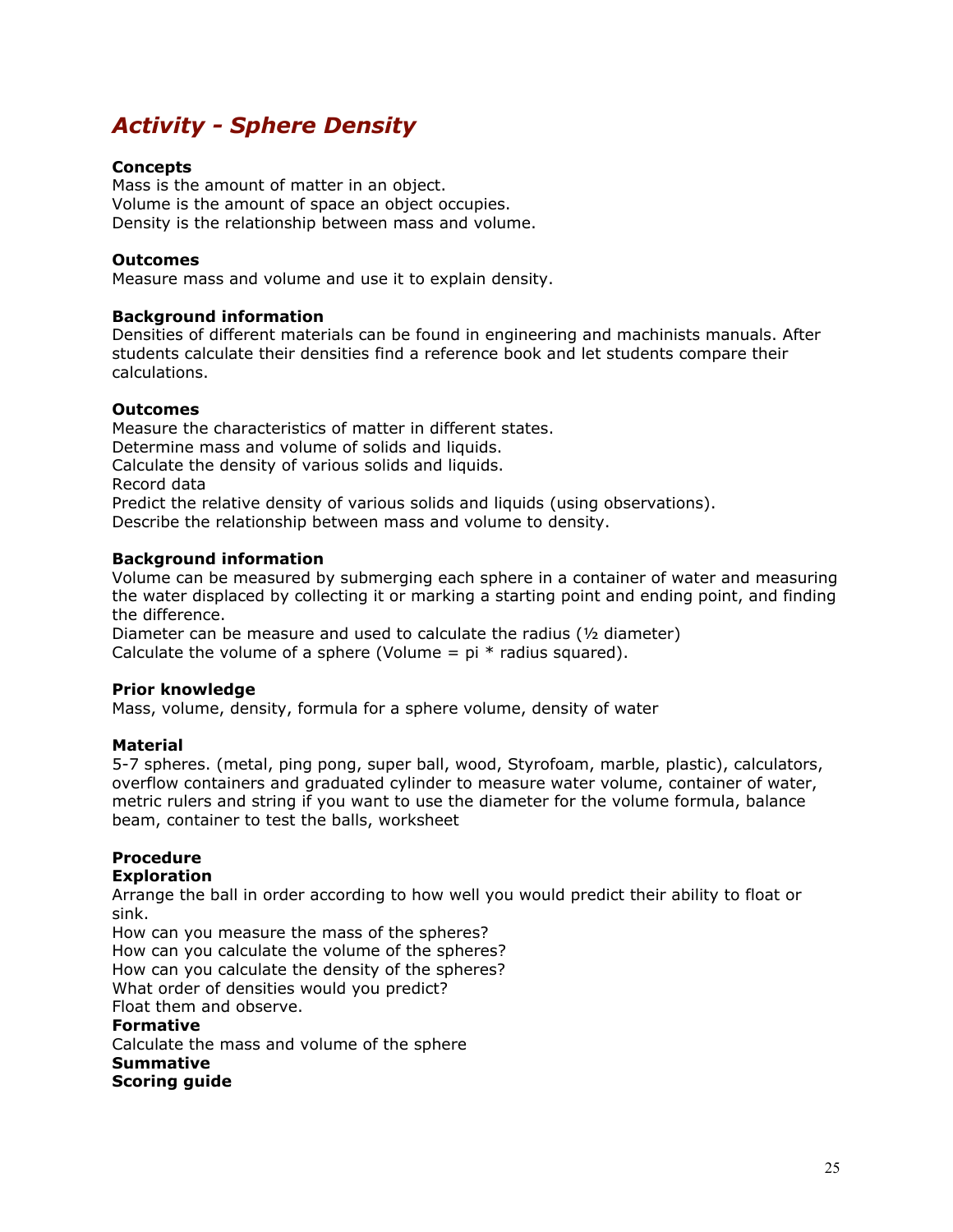# **Lab notes - Will the Sphere Float or Sink?**

## **Materials:**

Spheres:

# **Procedure**

Predict the order of densities and draw how you think they will float.

| Data:            |            |        |  |                                             |
|------------------|------------|--------|--|---------------------------------------------|
| <b>Ball</b>      | Prediction | Mass g |  | Volume ml Density g/ml Float, Sink or Flink |
|                  |            |        |  |                                             |
| $\boldsymbol{2}$ |            |        |  |                                             |
| 3                |            |        |  |                                             |
| 4                |            |        |  |                                             |
| 5                |            |        |  |                                             |
| 6                |            |        |  |                                             |
| 7                |            |        |  |                                             |
| 8                |            |        |  |                                             |

# **Analysis:**

Did any of the balls surprise you? Which one and why did you think it would not do that?

# **Conclusion**

What other kind of ball would you like to test? Why?

What do you thin would happen to a whiffle ball? Why?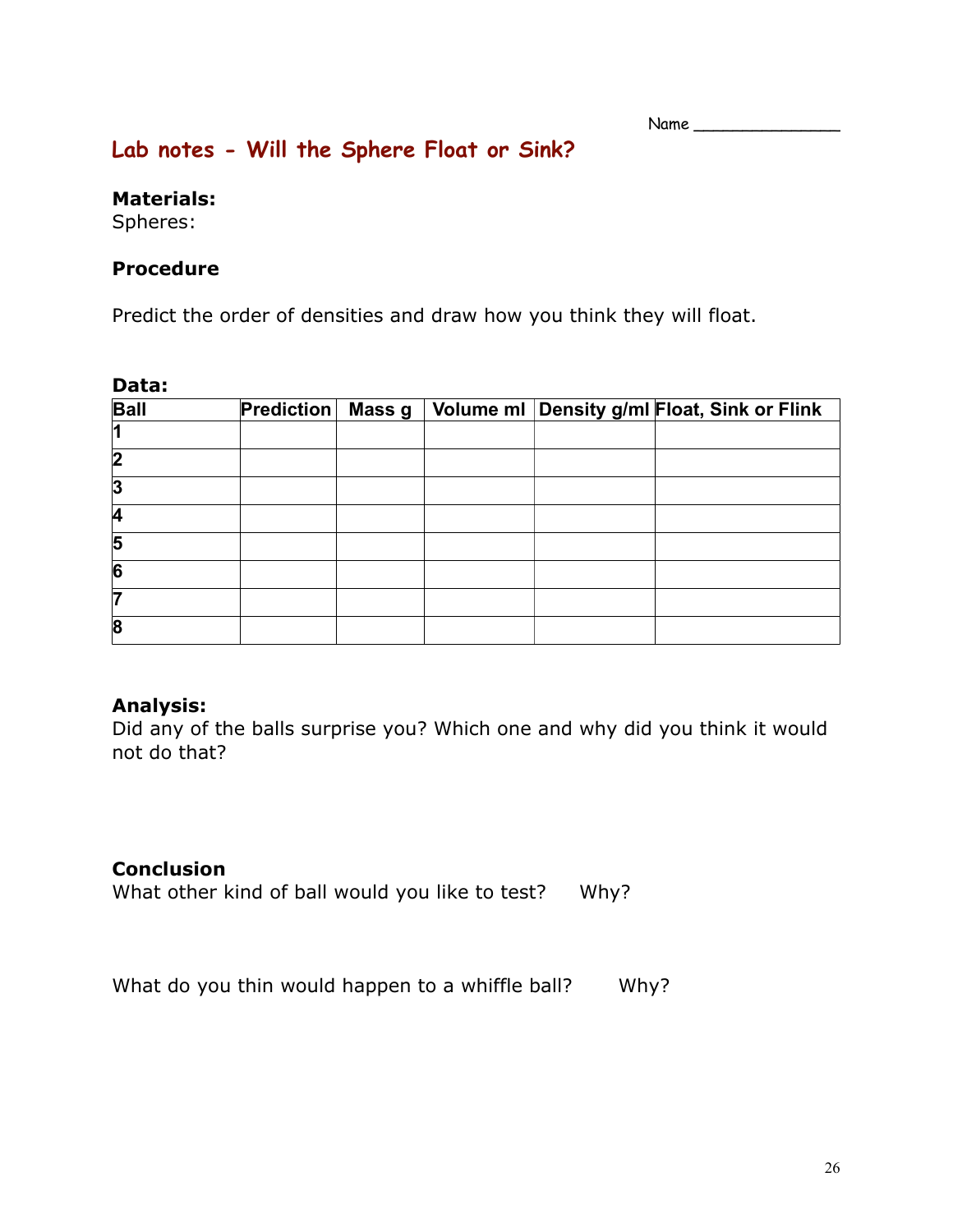# **Activity: Measuring Liquid Volume**

# **Concepts**

Review primary pigment colors (red, blue, yellow) and mixing them to create secondary colors (green, purple, orange) and practice measuring liquid volume in milliliters with a graduated cylinder.

Sometimes more than one variables can be used to describe a relationship to other variables.

Hypothesis can be created by describing a relationship between variables. Multiple variables can be used to describe a relationship.

# **Outcomes**

Measure mass and volume and use it to explain density.

# **Background information**

Volume is the space an object occupies. Volume can be measured with a graduated cylinder. Many students believe volume and mass are the same thing.

# **Materials:**

- 3 large containers of red, yellow, and blue water distilled water colored with food coloring
- 3 small containers or cups per student group
- 6 test tubes or small medicine containers and 1 test tube rack (if use test tubes) per student group
- 1 10 mL or 25 mL graduated cylinder per student group

# **Procedures**

- 1. Students follow a written procedure to create six colors of the rainbow from three primary colors.
- 2. Put students into groups and give each group three small containers or cups, a graduated cylinder, and six medicine containers or a test tube rack with six test tubes.
- 3. Ask students to follow the procedure on the Lab Notes page.
- 4. When the students have the six colored liquids, then ask them to conduct an inquiry activity to create and write their own "recipes" for making cool colors in the medicine cups or test tubes.
- 5. Allow the students to explore with their colors and see what they create.
- 6. Be sure to emphasize that all color combinations or recipes must be carefully measured and recorded in their Lab notes so they can explain to the other groups how they might create those colors or how they can keep the company secret recipe to make more.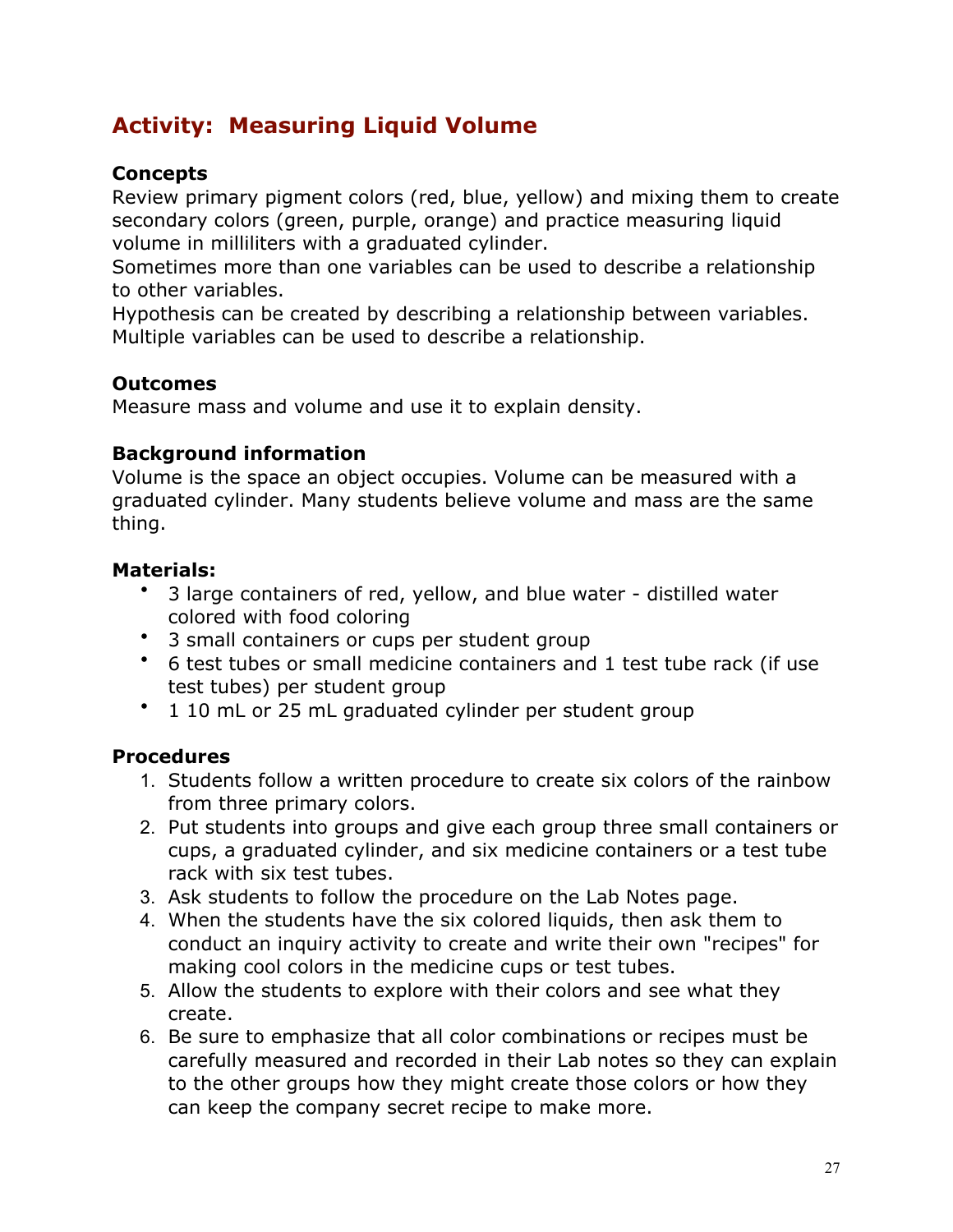| Test Tube | <b>Color Action</b>                                   | Total Volume of Water (mL) |
|-----------|-------------------------------------------------------|----------------------------|
|           |                                                       | and Color                  |
| A         | $9.5$ mL - 4.0 mL to B =                              | $5.5$ mL red               |
| в         | $+$ 4.0 mL from A $+$ 1.5 mL from C = $5.5$ mL orange |                            |
| С         | $[9.0 \text{ ml} - 2.0 \text{ mL}$ to D - 1.5 mL to B | 5.5 mL yellow              |
| D         | 2.0 ml from C + 3.5 mL from $D =$                     | 5.5 mL green               |
| F.        | $[9.0 \text{ mL} - 3.5 \text{ ml to D} =$             | $5.5$ mL blue              |
| F         | 2.0 mL Blue + 3.5 Red =                               | $5.5$ mL<br>purple         |

# **Results after mixing the colored liquids:**

# **Hypothesis**

\_\_\_\_\_\_\_\_.

| Increase color | with      | makes it |          |
|----------------|-----------|----------|----------|
| Increase color | and color |          | makes it |

**NOTICE** how variables combine to affect a third variable. (formal operational characteristic)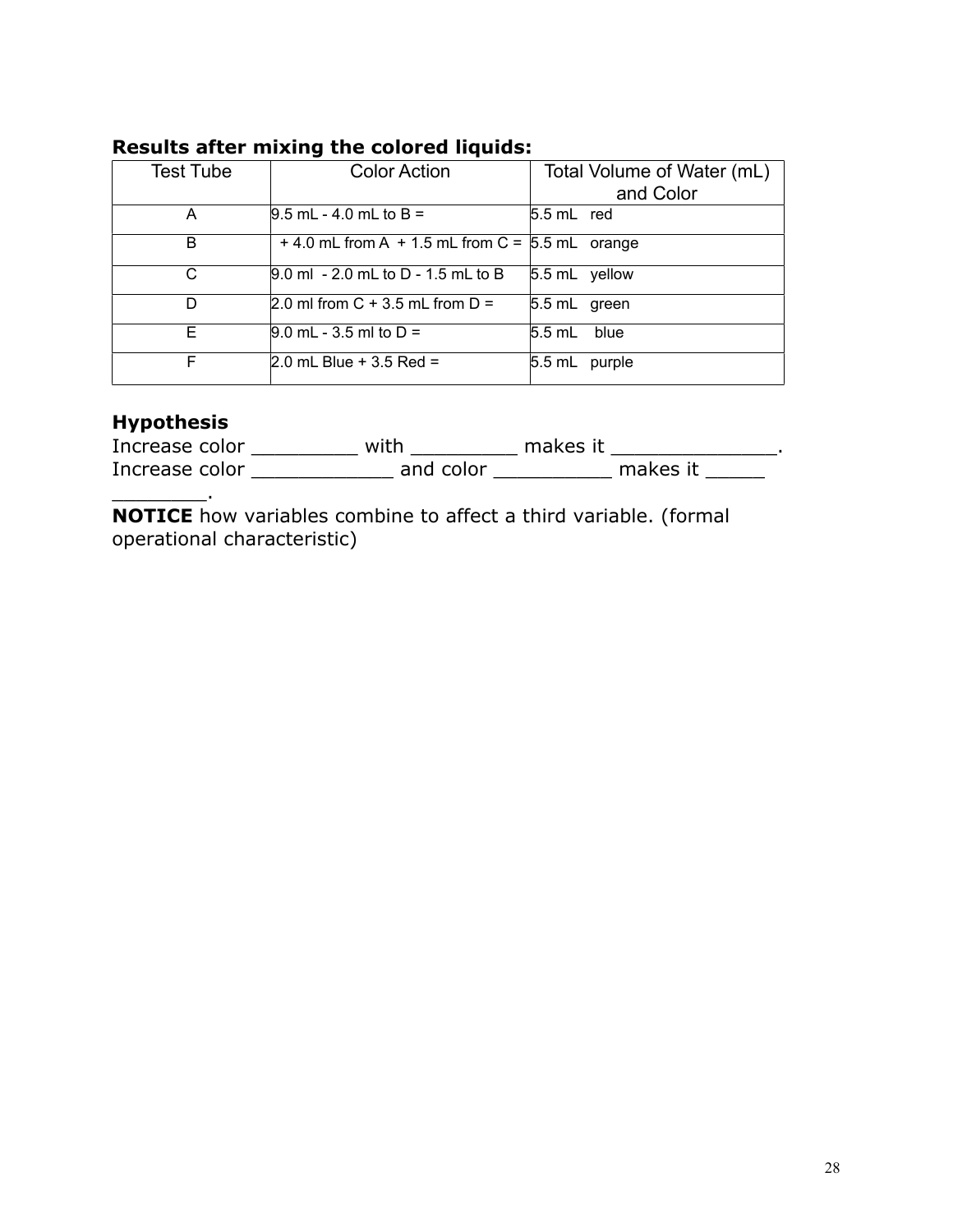# **Lab notes - Measuring Liquid Volume with a Graduated Cylinder**

**Purpose:** In this activity you will use a graduated cylinder to measure volume in the metric system.

## **Materials:**

Red, blue, and yellow water, created with red, blue, and yellow food coloring, 3 cups, 6 small containers or test tubes with test tube holder, small graduated cylinder, eye dropper

# **Procedure:**

- 1. Label each container A, B, C, D, E, or F
- 2. Pour about 25 mL of each or the three colors (blue, yellow, and red) of water into three cups.
- 3. Measure 9.5 mL of red water into container A
- 4. Measure 9 mL of yellow water into container C
- 5. Measure 9 mL of blue water into container E
- 6. Measure 2 mL from container C and pour pour it into container D
- 7. Measure 3.5 mL from container E, pour it to test tube D, and mix
- 8. Measure 2 mL of blue water into container F, 3.5 mL of red water into container F, and mix
- 9. Measure 4 mL of water from container A and pour it into container B
- 10. Measure 1.5 mL of water from container C and pour it into container B, and mix.

# **Observations and Data:**

Measure the total amount of water in each medicine container or test tube. Record it and the final color in the chart below.

| <b>Test Tube</b> | <b>Color of Water</b> | Total Volume of Water (mL) |
|------------------|-----------------------|----------------------------|
| А                |                       |                            |
| B                |                       |                            |
| C                |                       |                            |
|                  |                       |                            |
| F                |                       |                            |
|                  |                       |                            |

**Conclusion:** Write two things you learned from this lab.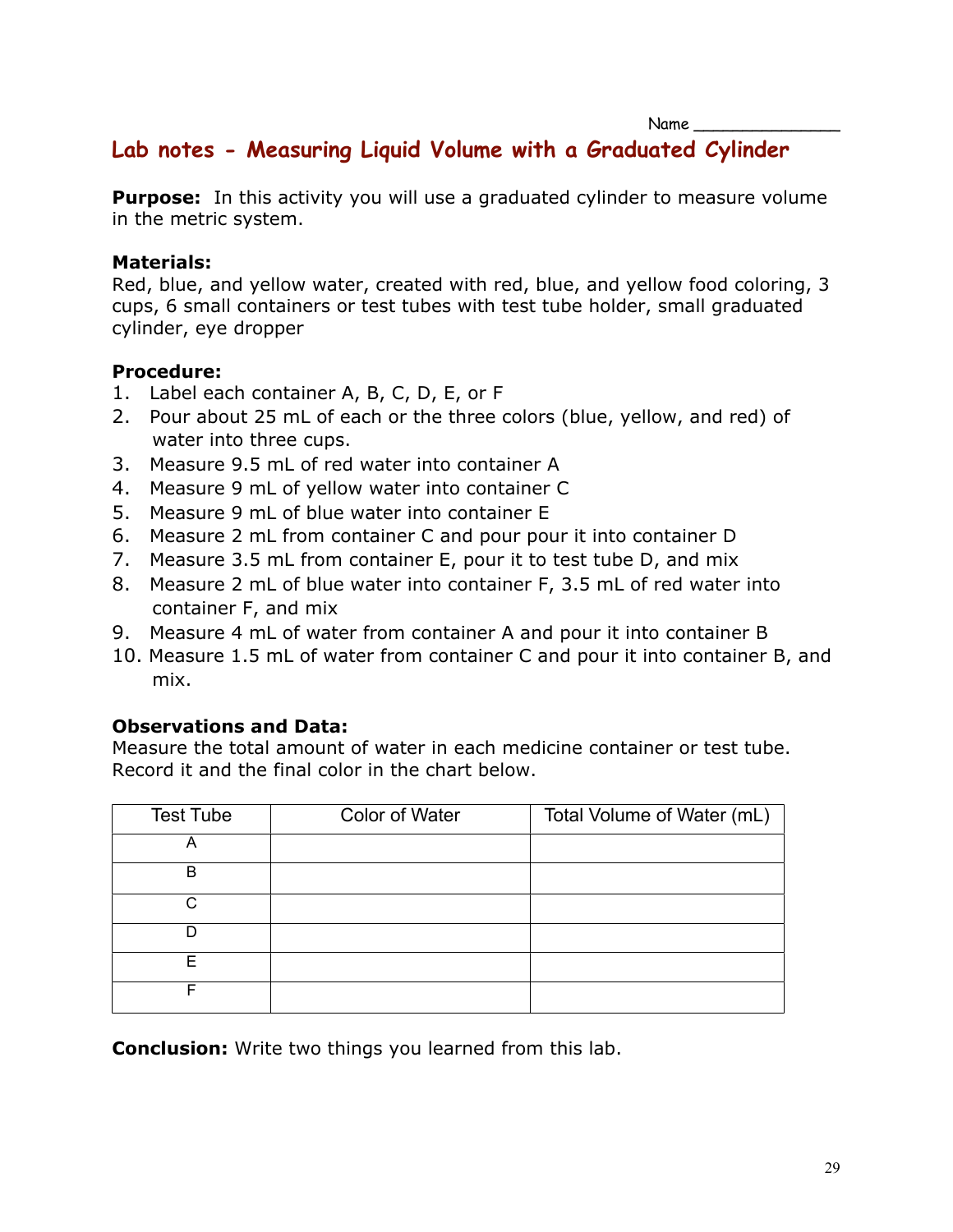Name

# **Lab notes - Creating More Colors**

### **Purpose:**

Continue your exploration and see what additional colors you can create.

### **Materials:**

Red, blue, and yellow water, medicine cups or test tube stand and 6 test tubes, 3 small containers or cups, small graduated cylinder

### **Procedure:**

Continue your investigation and create a color pallet of six colors with combinations of the primary colors. It is your choice to select at least four colors. Record the recipe for each color you select as part of your pallet to share with the class. Also as you work to create your colors remember the process you used and record it below.

Problem—What problem were you working on in this lab?

Materials—What materials did you use?

Hypothesis—How did you decide what colors to combine and how much of each? Think of each color as a variable (manipulated variables) and how they combine to result in another color (responding variable).

Experimental procedure —What did you do to test your colors? Write the recipe for at least three of your colored liquids.

Results - data—What did you see when you were testing your colors?

How did your colors work out? What recipes do you want to remember (at least three).

Conclusions — How could you use or extend what you found?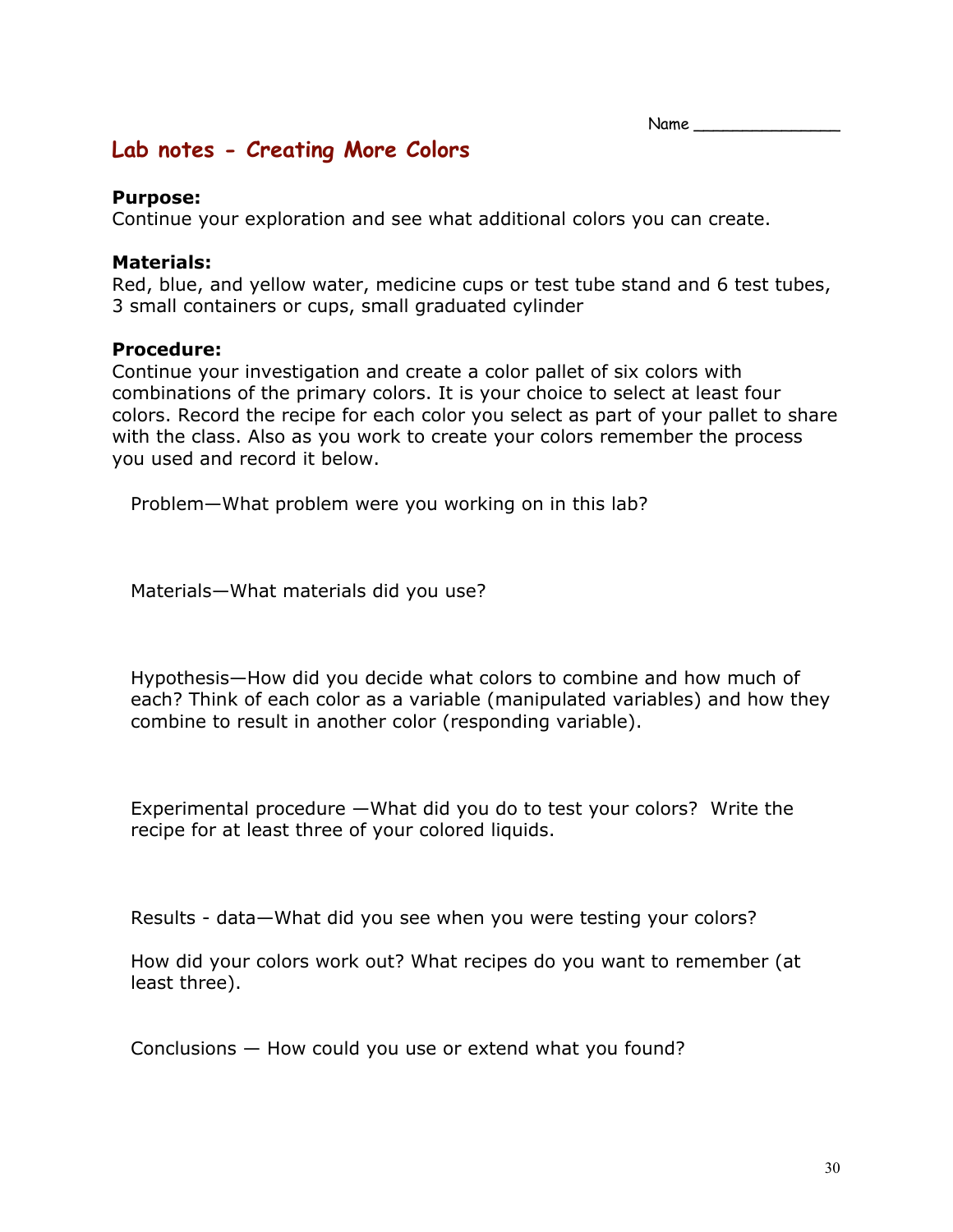# **Activities - Do Different Liquids Have Different Densities?**

# **Concepts**

Mass is the amount of matter in an object.

Volume is the amount of space an object occupies.

Density is the relationship between mass and volume.

Reasoning - Problem solving - using measurement or organizing and ordering observable properties to observe a pattern.

## **Outcomes**

Measure mass and volume and use it to determine densities of liquids. Record data

## **Background information**

Densities of different materials can be found in engineering and machinists manuals. After students calculate their densities find a reference book and let students compare their calculations.

There are many ways to compare the density of the liquids. Layer the liquids in the test tube. Measure the densities with mass/volume. Put objects (potato pieces) into liquids and observe how they float. Put the same volume in beakers and measure only the mass.

- **1.** Measure the mass an empty graduate cylinder.
- **2.** Add 25 ml of the liquid. You could use smaller or larger amounts depending upon the size of your graduated cylinders.
- **3.** Measure the mass again. Subtract. Clean out the graduated cylinders between each liquid.
- 4. Repeat for all liquids.

## **Prior knowledge**

Properties of matter and how to measure - mass, volume, linear, and problem solving Second lab (closed) - Density, averaging, experimental and measuring procedures.

## **Material - There are two choices for the Lab - open or closed**

Four or five different liquids with different densities that are different colors (alcohol, water, sugar water, salt water, corn syrup, or oil ) If you use alcohol, provide goggles, balance beams, graduated cylinders, small potato chunks, droppers or micro pipettes, mL graduated cylinder, calculators, medicine cups or test tubes and rack, Lab notes

# **Procedure**

## **Exploration**

Show the students two solids that they have already measured and ask if different solids have different densities.

Show four different liquids and ask, if different liquids have different densities.

Ask the students what equipment they need to find the densities.

Ask the students to develop a procedure to determine if different liquids have different densities.

Accept all plans if you can see it heading in a good direction.

## **Invention**

### **Formative**

Students collect data and record the results.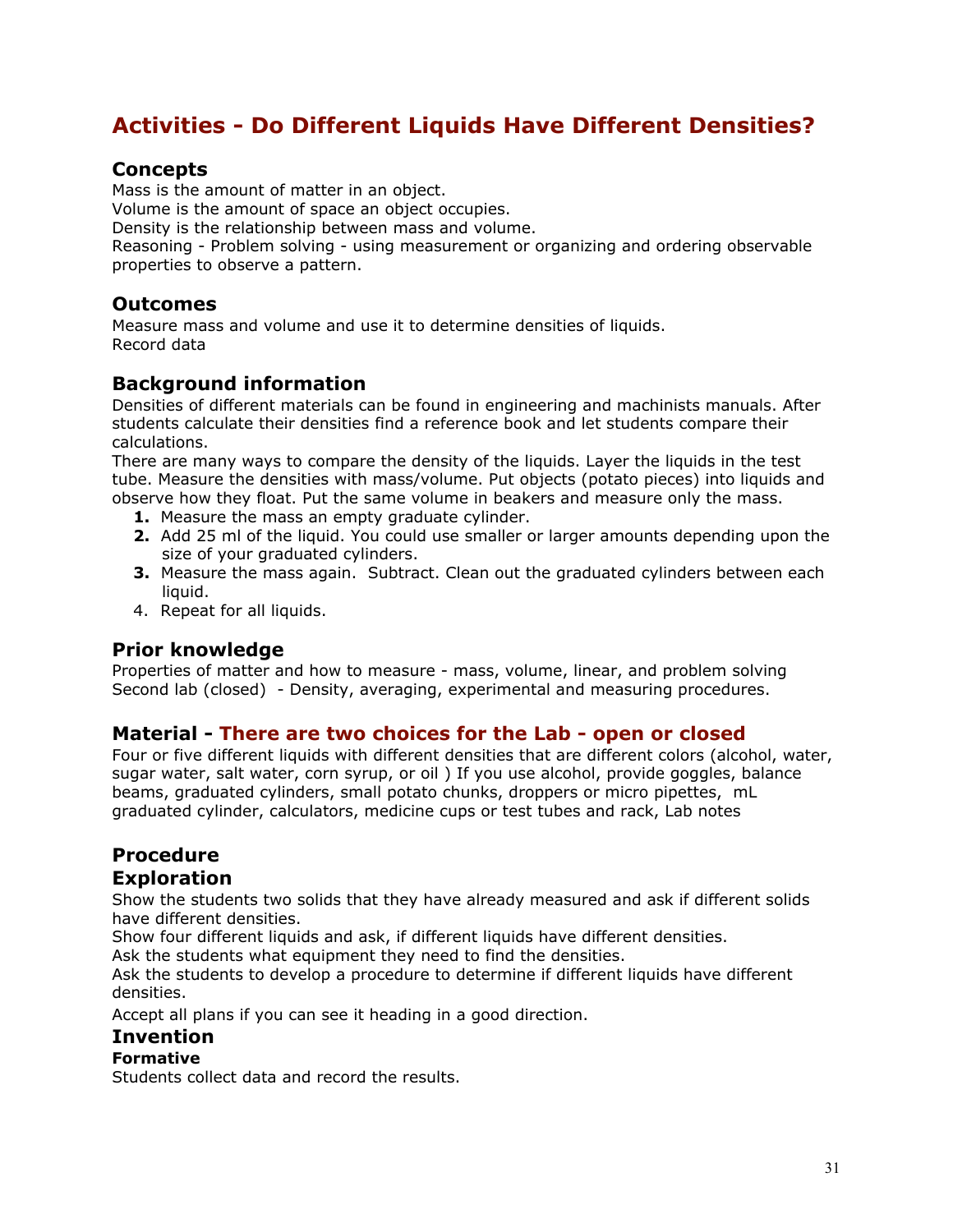Share data and discuss as a class how they collected data and how they used the data to conclude if densities of liquids vary.

Draw their attention to the idea that there are many ways to get similar results.

### **Summative**

Students summarize how they determined relative densities.

### **Scoring guide**

Check for understanding of the idea of density for liquids. Check for other variables that may have entered into the experiment.

OPEN LAB NOTES - following page CLOSED LAB NOTES second following page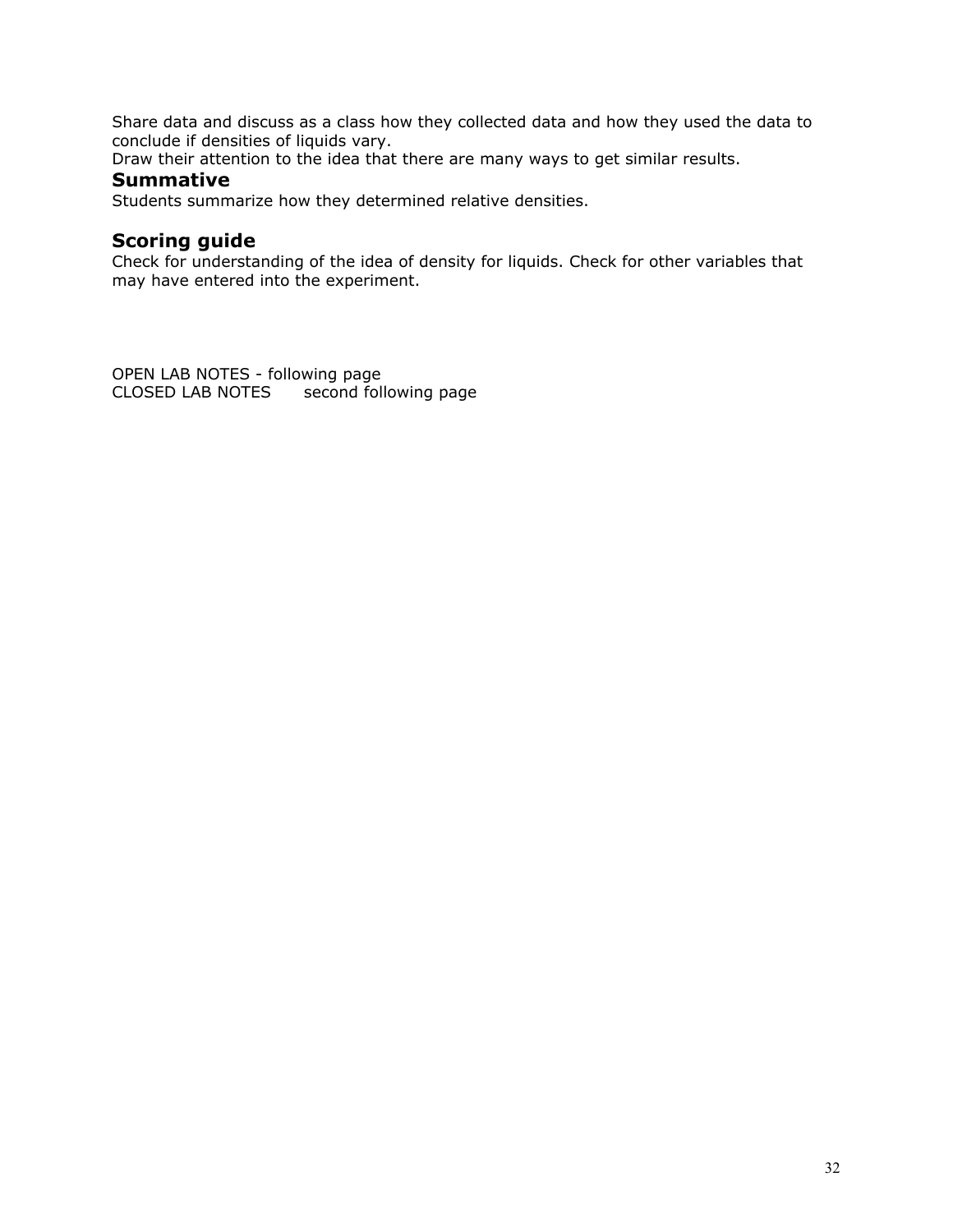# **Lab notes - Do Different Liquids Have Different Densities?**

Solids have different densities. Do liquids? What evidence do you have of this?

How does this evidence either convince you or not?

Write a procedure how you might determine density of a liquid. **Procedure:**

Carry out the procedure and continue.

## **Data**

Record your results

# **Analysis**

Did your liquids have different densities?

Why do you believe this is so?

# **Conclusion:**

Write and draw pictures to illustrate the differences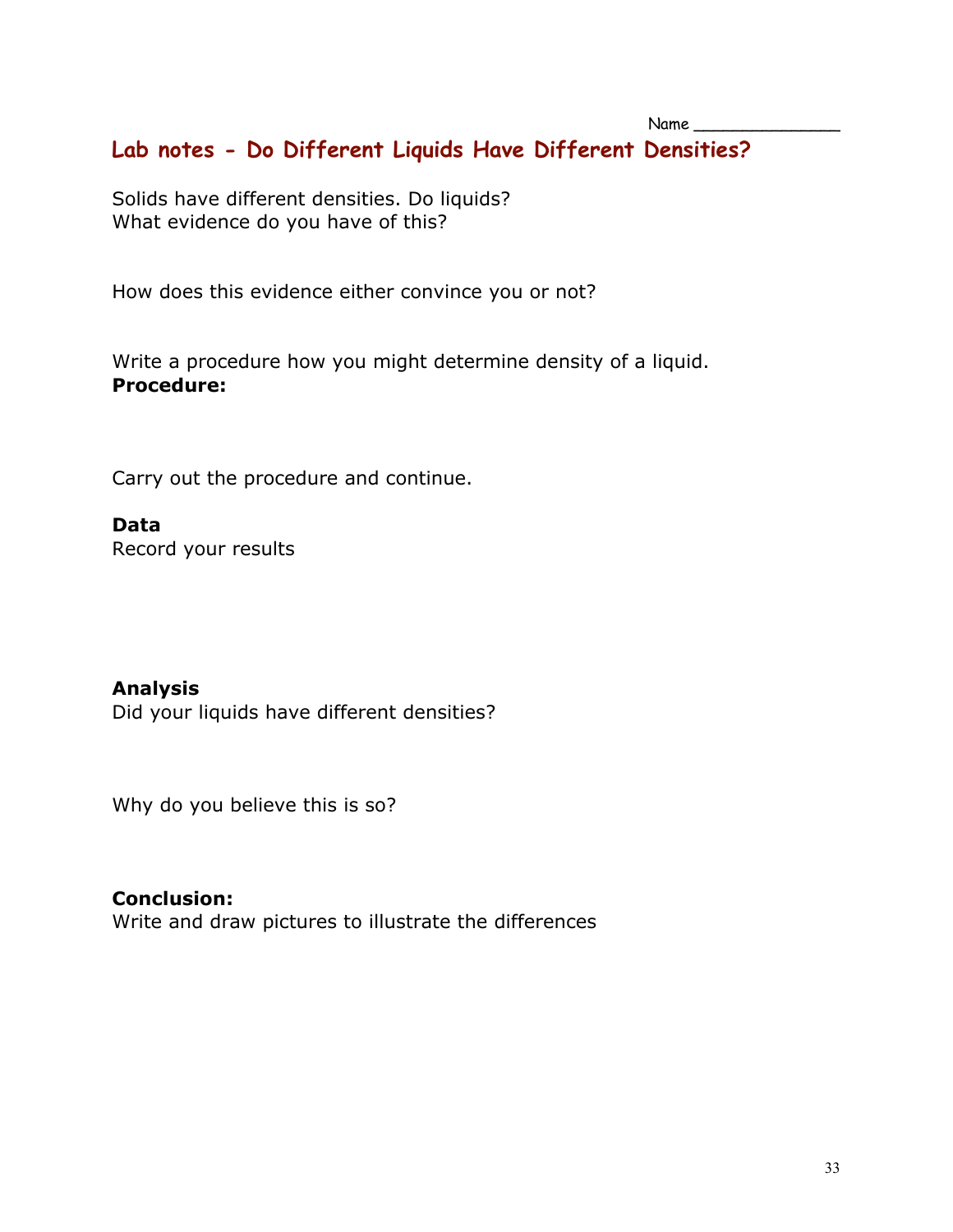# **Lab notes - What is the Density of Some Different Liquids?**

**Purpose:** To calculate and compare the density of at least four liquids.

**Materials:** 5 liquids, graduated cylinder, balance, calculators

### **Procedure:**

- **1.** Measure the mass an empty graduate cylinder.
- **2.** Add 25 ml of the liquid. You could use smaller or larger amounts depending upon the size of your graduated cylinders.
- **3.** Measure the mass again. Subtract. Clean out the graduated cylinders between each liquid.
- **4.** Repeat for all liquids.

### **Prediction:** (which is densest?)

### **Data:**

|                   | Mass grad. Grad + |        | <b>Mass</b> | <b>Volume</b> | <b>Density</b> |
|-------------------|-------------------|--------|-------------|---------------|----------------|
| Liquid            |                   | Liquid | Liquid      |               |                |
| <b>Salt water</b> |                   |        |             |               |                |
| Corn syrup        |                   |        |             |               |                |
| <b>Alcohol</b>    |                   |        |             |               |                |
| <b>Water</b>      |                   |        |             |               |                |
| <b>Oil</b>        |                   |        |             |               |                |

## **Analysis:**

|      | 1. Average of class results. |            |         |     |
|------|------------------------------|------------|---------|-----|
| Salt | H <sub>2</sub> 0             | Corn syrup | Alcohol | Oil |

2. Why did everyone not get the same densities for the liquids?

3. Which liquid was most dense? least?

4. If you poured them together in a tube, what order would you predict? (sketch and label)

**Conclusion:** 2 things you learned.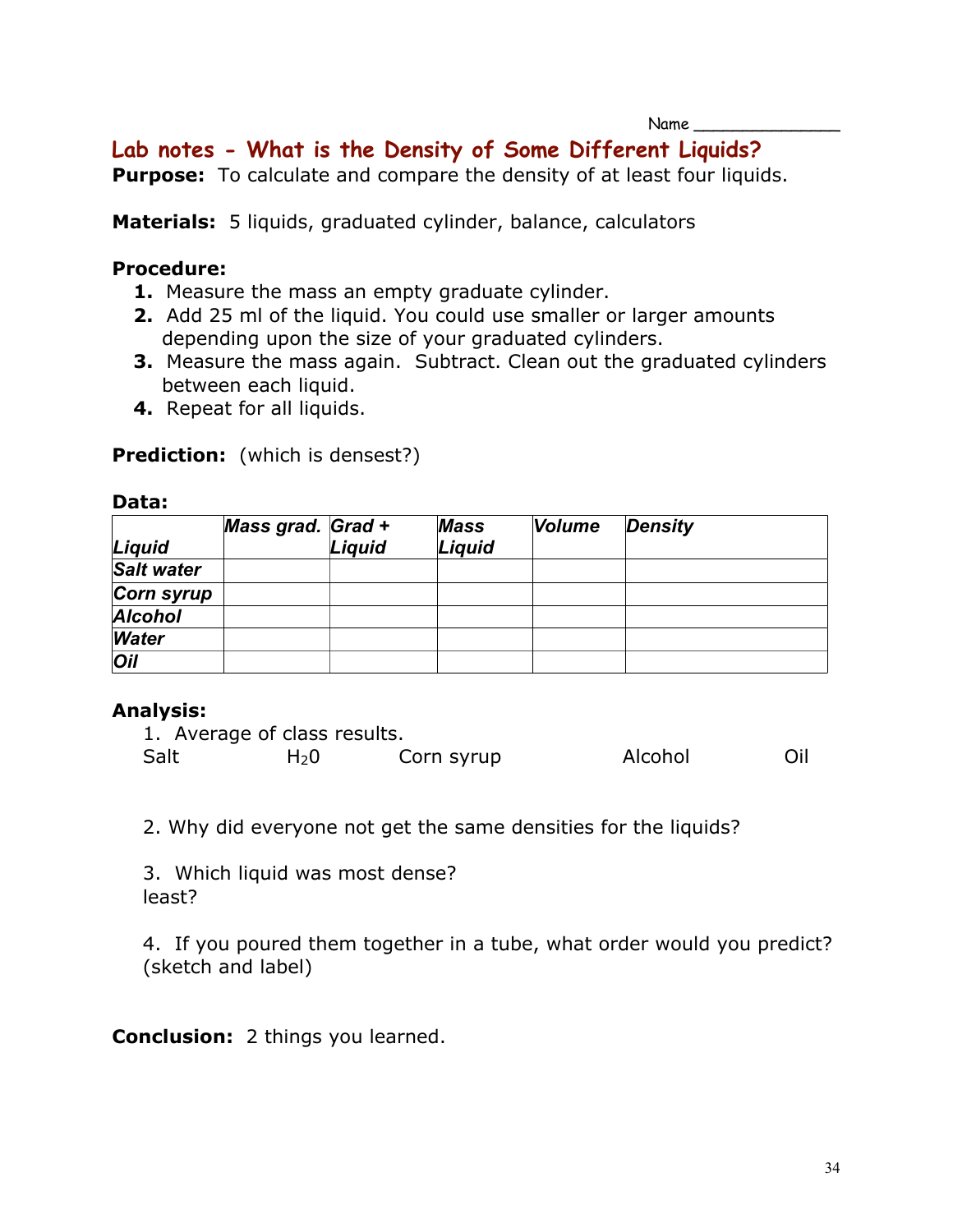# **Activity: Density of Plastics**

## **Outcome:**

Use observations to predict the relative density of various solids and liquids.

**Description:** Students in small groups will determine the density of different plastics using inference.

# **Materials needed:**

4 plastic medicine cups, marker, alcohol, water, salt, three or four different kinds of plastic pieces, tweezers, graduated cylinder

**Prior knowledge needed:** Mass, volume, density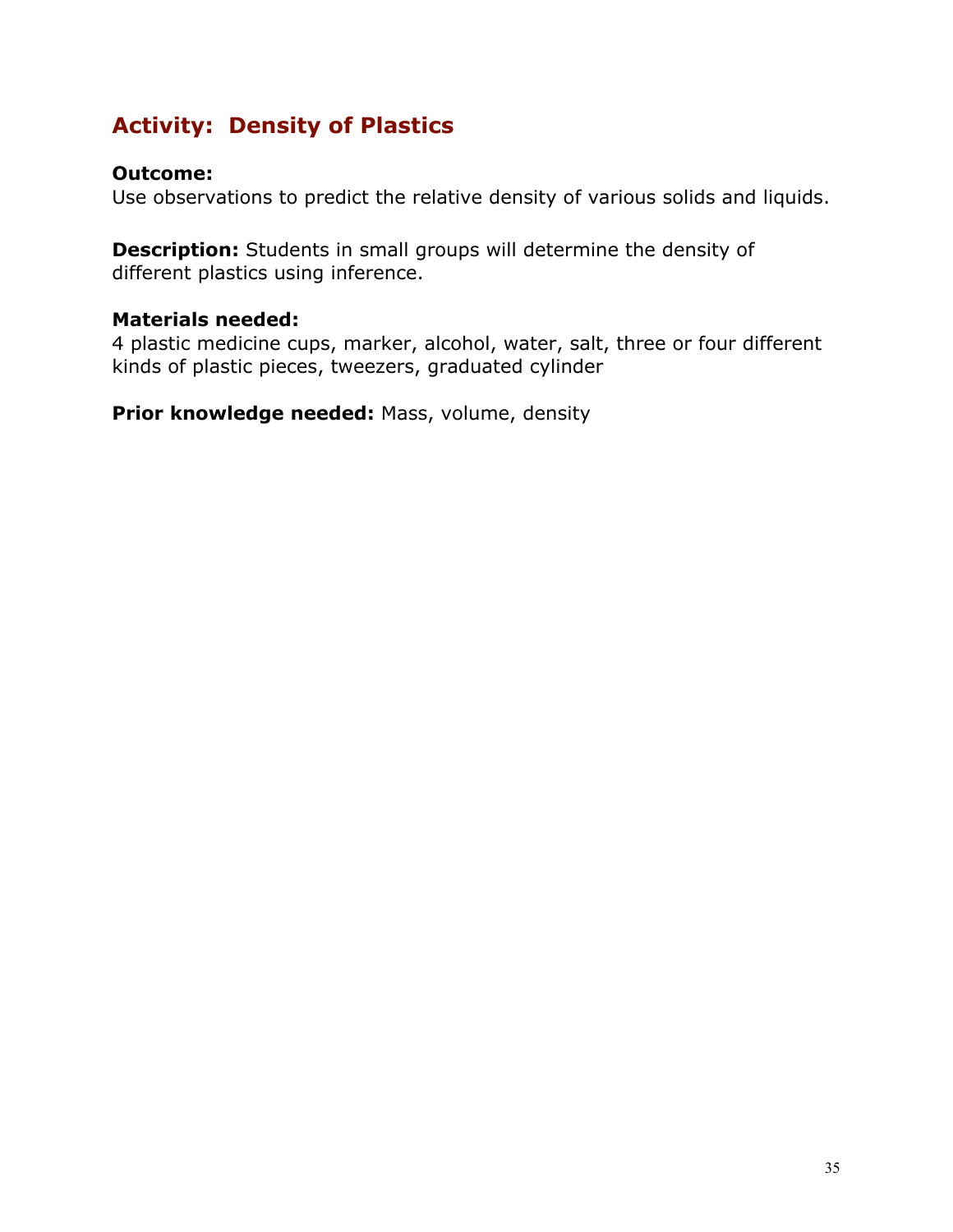# **Lab notes - How is the Density of Plastics Determined?**

**Purpose:** Find density of some plastic pieces through inference.

**Materials:** 4 plastic medicine cups, marker, alcohol, water, salt, plastic pieces, tweezers, graduated cylinder

**Prediction:** order plastic pieces by density?

## **Procedure:**

- 1.Label the medicine cups 1,2,3 and 4.
- 2. Put 10 ml denatured alcohol into cup 1
- 3. Put with 5 ml of water and 5 ml of alcohol into cup 2. Stir.
- 4. Put 10 ml water to cup 3.
- 5. Add package of salt to cup 4 and 10 ml water. Stir.
- 3. Use tweezers to add each piece of plastic to each container.
- 4. Submerge it and let it go between the bottom and the top of the liquid.
- 5. Record whether it sinks or floats. Dry the plastic on a paper towel in between trials.

| plastic | vial 1 | vial 2 | vial 3 | vial 4 |
|---------|--------|--------|--------|--------|
|         |        |        |        |        |
|         |        |        |        |        |
| n<br>u  |        |        |        |        |
|         |        |        |        |        |

### **Data:**

1. Did all the pieces of plastic have the same volume?

2. Did they all have the same mass?

- 3. Which was the densest? How did you know?
- 4. Put the plastics in order from least dense to most dense:
- 5. Which liquid was most dense? How did you know?

# **Conclusion:** (two things you learned)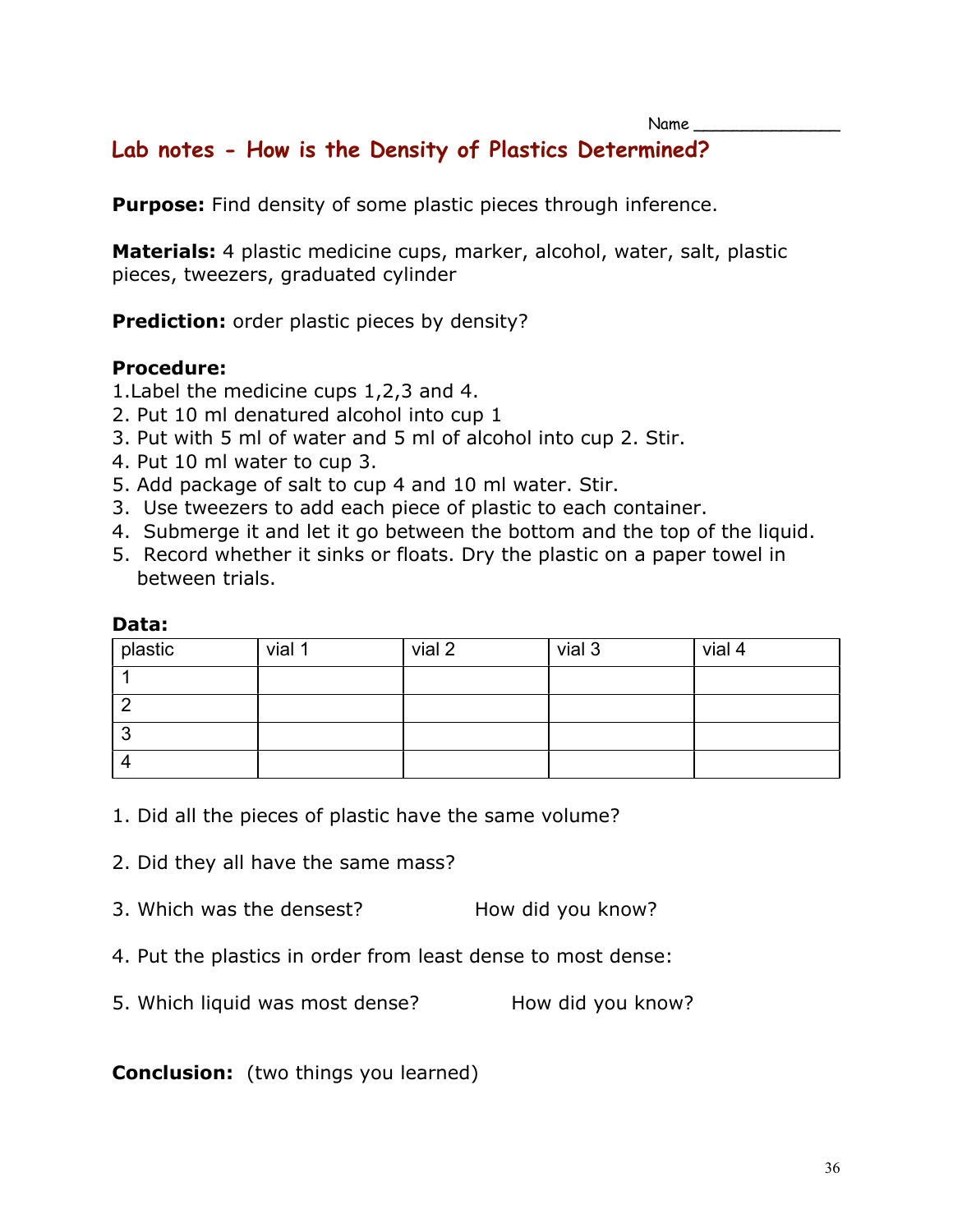# **Activity - Density Field Trip**

**Description:** Students will be taken around to different rooms in the building and analyze the density of the students in that area. Or may want to make it a virtual trip or internet trip.

**Materials Needed:** Student worksheet after you get back.

**Time Needed:** 20-40 minutes

**Safety issues or specialized background knowledge:** You might want to let the administration know that you and your class will be wandering around the building.

# **Teacher Procedures:**

1. Ask the students what the density of elephants in your room is, low or high? Ask several questions like this to get them thinking of density in this way.

2. After a brief introduction of density, mass, and volume I have my students go on a short field trip around the school. We start in the classroom and that will serve as our comparison for the remainder of the trip. The students are the particles of matter or the mass.

3. The places you choose to visit define the volume. Compare the density of each stop to the density in the classroom.

4. One of the stops should be a very small room so they can really understand what happens to density when matter remains constant, but the volume decreases greatly. Also, when you are in the small room, let some of the mass out and ask what happens to the density

## **Scoring Rubric or answer key:**

- 1. Complete, cooperated and answered questions correctly
- 2. Complete, some inaccurate
- 3. Partially complete and accurate
- 4. Started lab and did not complete and all inaccurate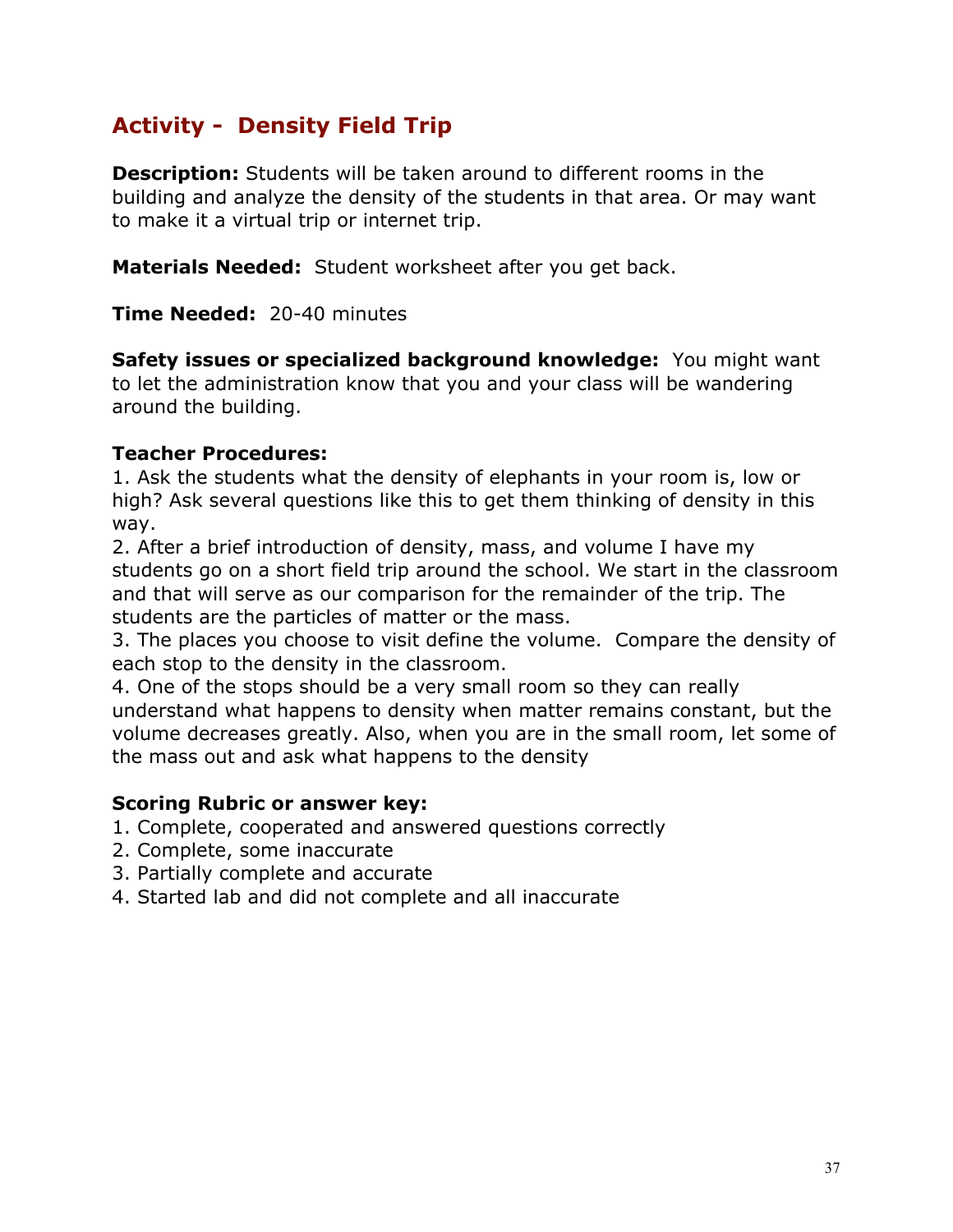# **Lab notes - Density Field Trip**

**Introduction:** You may think of density as a number…Mass divided by Volume. There is another way to look at density by seeing what happens to the density when you change the volume or the mass. Think about you and your classmates as particles in the room. The students are the mass and the room is the volume. Think about it without calculation. Compare one to another.

**Prediction** If the class were in the parking lot, then how would the density change?

**Procedures:** List the name of the place or the room we visited and complete the chart comparing all of the rooms to your classroom.

| ۰,<br>M.<br>×<br>۰.<br>× |
|--------------------------|
|--------------------------|

| Place                  | Mass              | Volume            | Density           |
|------------------------|-------------------|-------------------|-------------------|
|                        | (Higher, Lower or | (Higher, Lower or | (Higher, Lower or |
|                        | Same)             | Same)             | Same)             |
| Your Science Room as a |                   |                   |                   |
| base to compare        |                   |                   |                   |
|                        |                   |                   |                   |
|                        |                   |                   |                   |
|                        |                   |                   |                   |
|                        |                   |                   |                   |

### **Analysis**

- 1. Where on the field trip was the density the highest? Why?
- 2. Where on our field trip was the density the lowest? Why
- 3. What does volume have to do with density?
- 4. What does mass have to do with density?
- 5. As mass (the class) left the small room, what happened to the density? Explain

**Conclusion:** Describe two things you learned.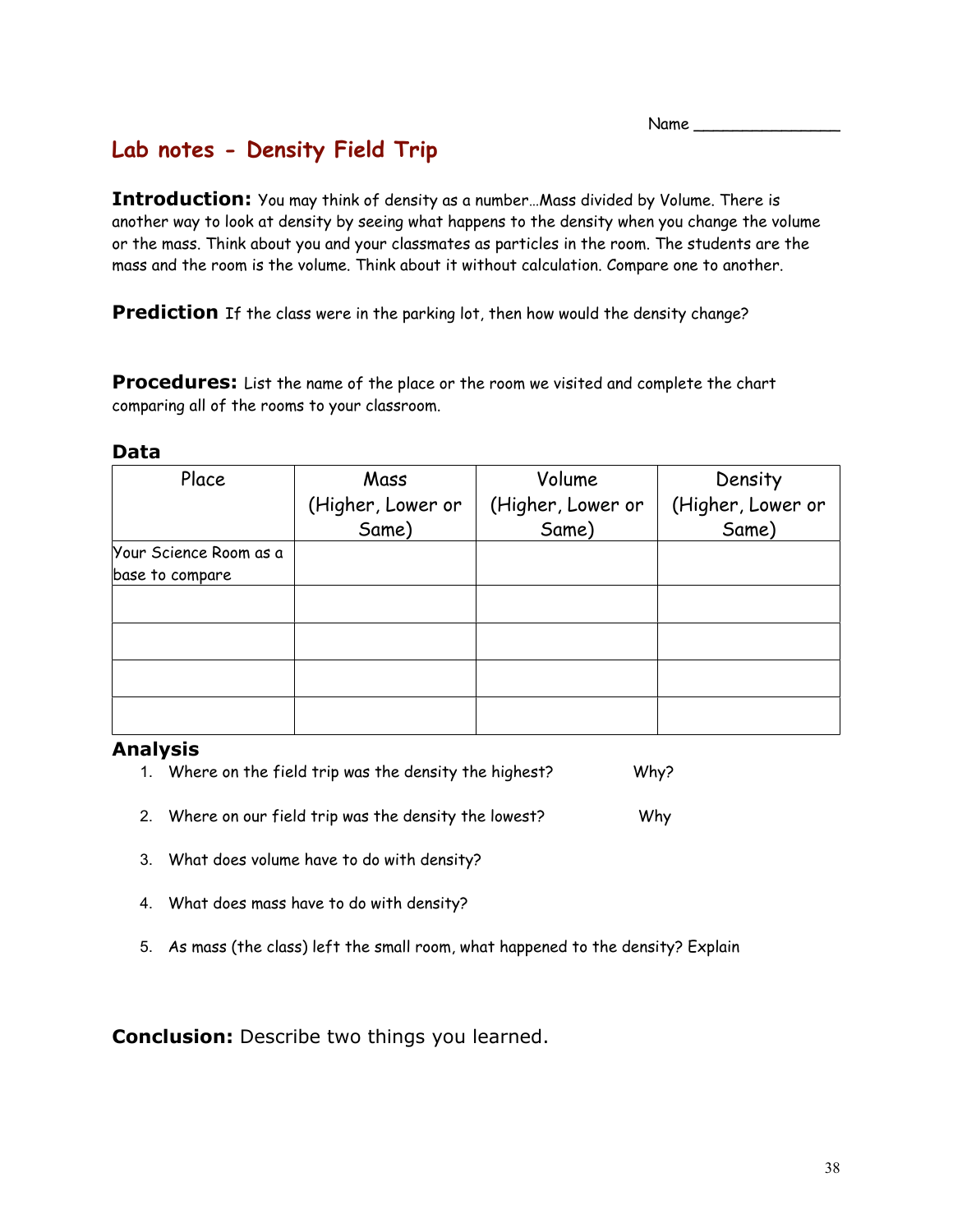# **Activity - Density of a Gas**

## **Concepts**

## **Outcomes**

Collect the gas released from a seltzer tablet, measure its volume, mass, and calculate its density.

**Background information Prior knowledge**

## **Materials**

plastic bags, plastic tubing, goggles, Alka Seltzer or generic (much cheaper) stomach aid tablets, worksheet, apparatus pictured below



## **Procedure Exploration**

Ask how the density of gas could be measured. (Find volume and mass.) Ask how that might be done. Possible answer - fill a bag with a gas (blowing into it) find its mass and volume and calculate the density.

Describe a procedure to generate a gas and collect it. The volume of the bag can be measured by placing it in a large beaker and setting something on top of it to hold it down, level the top and read the volume.

Mass the bag. Because of the very small mass of gases, you may discover it makes no difference whether the bag has air or not, most middle school balances cannot easily detect the difference between masses this small.

Explain there might be another way to measure the density of a gas. (Diagramed above)

Post results on the board or an overhead. (The density of carbon dioxide is about .002) If you can get within a decimal place you have done well. Discuss sources of error, there are lots of them.

**Formative -** Collect data, Record data, Share data **Summative Scoring guide**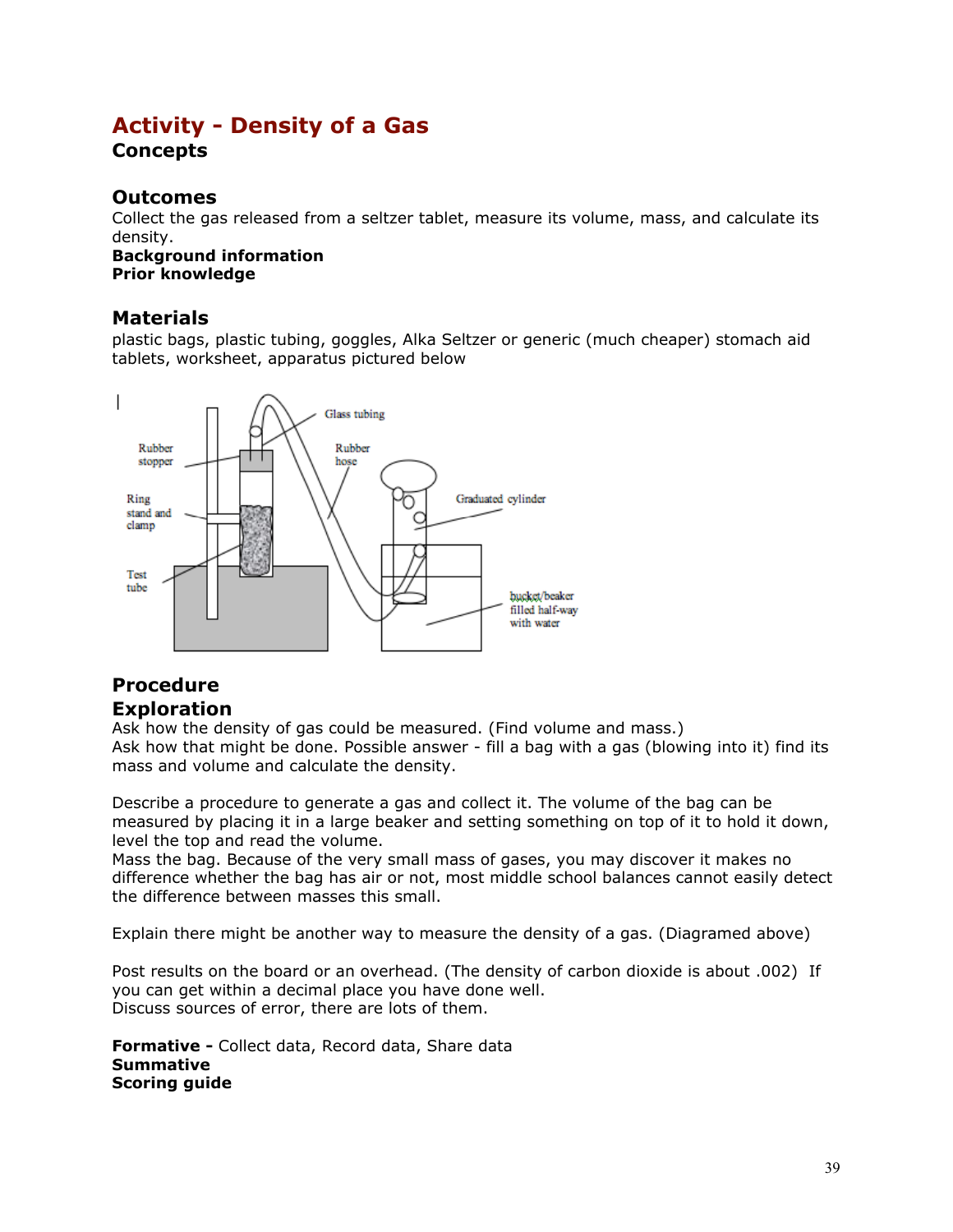# **Lab notes - How is the Density of Gases Determined?**

How is the density of a gas measured? How does it compare to density of solids and liquids?



# **Procedure:**

1. Fill the test tube about ⅓ full with water.

2. Mass the test tube, water, and ½ seltzer tablet.

3. Set up the equipment as pictured below. The graduated cylinder needs to be full of water and upside down. First fill it, then hold your hand over the top and put it in the bucket.

4. Drop the alka seltzer in the test tube and put on stopper. Wait for bubbles to stop.

5. Write down where the water level is in the graduate cylinder and turn right side up.

6. Mass the test tube, beaker, water mixture.

**Prediction:** (what do you think the density of this gas will be?)

# **Data:**

1. mass of test tube, water, and ½ seltzer tablet before \_\_\_\_\_\_g

- 2. mass of test tube, water, and  $\frac{1}{2}$  seltzer tablet after  $\frac{1}{\sqrt{2}}$
- 3. change in mass \_\_\_\_\_\_\_g
- 4. volume of gas \_\_\_\_\_\_ml
- 5. density \_\_\_\_\_\_g/ml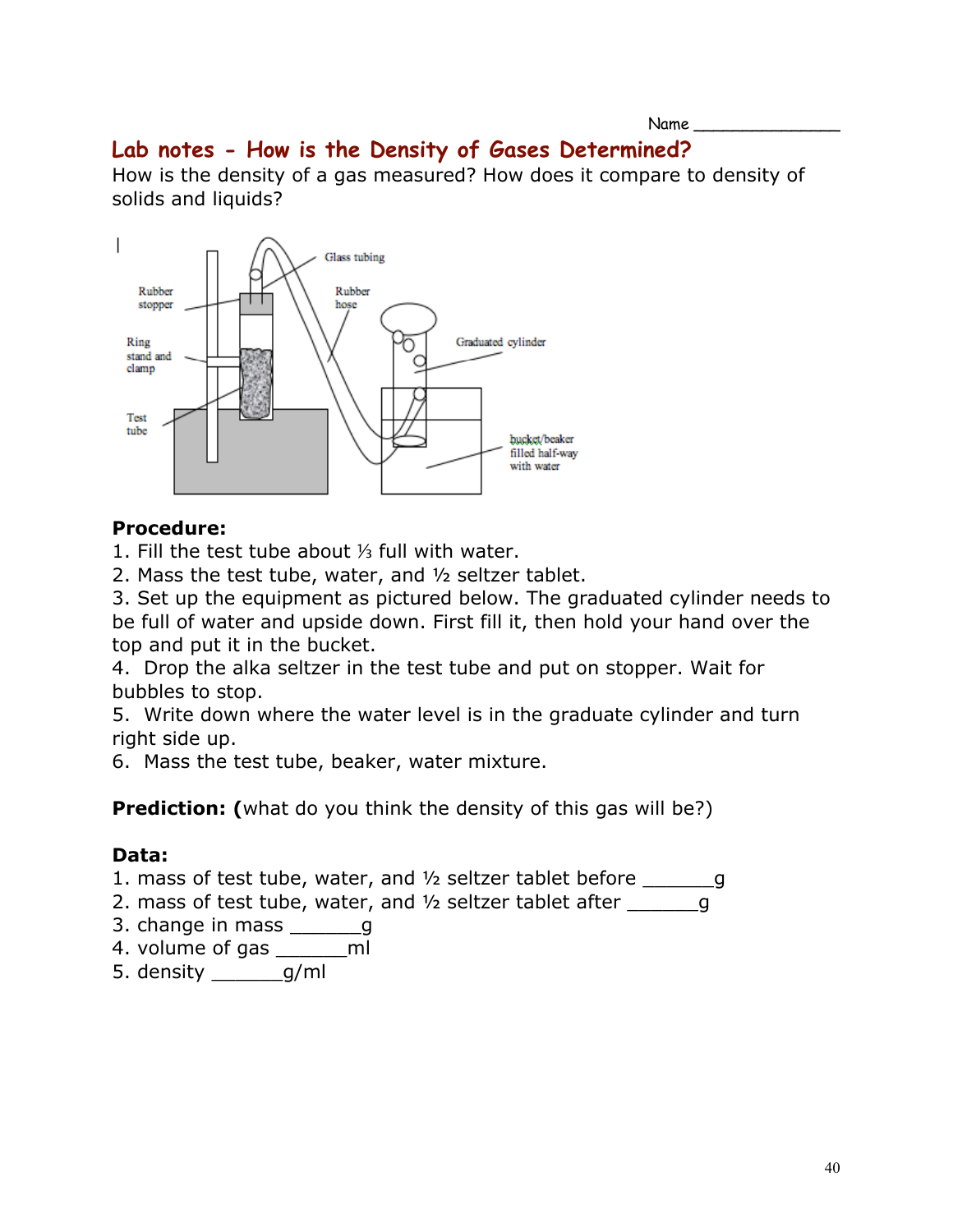# **Analysis:**

1. What is the class average for the alka seltzer gas?

2. Why did you have to mass the materials before and after the gas escaped?

3. Why was there less mass after the experiment was over?

4. The density of this gas is .002 as determined in a better equipped lab. The density of air is about .0013.If we let this gas out, would it rise or sink?

5. Describe all the characteristics of this gas that you know (color, smell, density) and how is it different from air?

# **Conclusion**: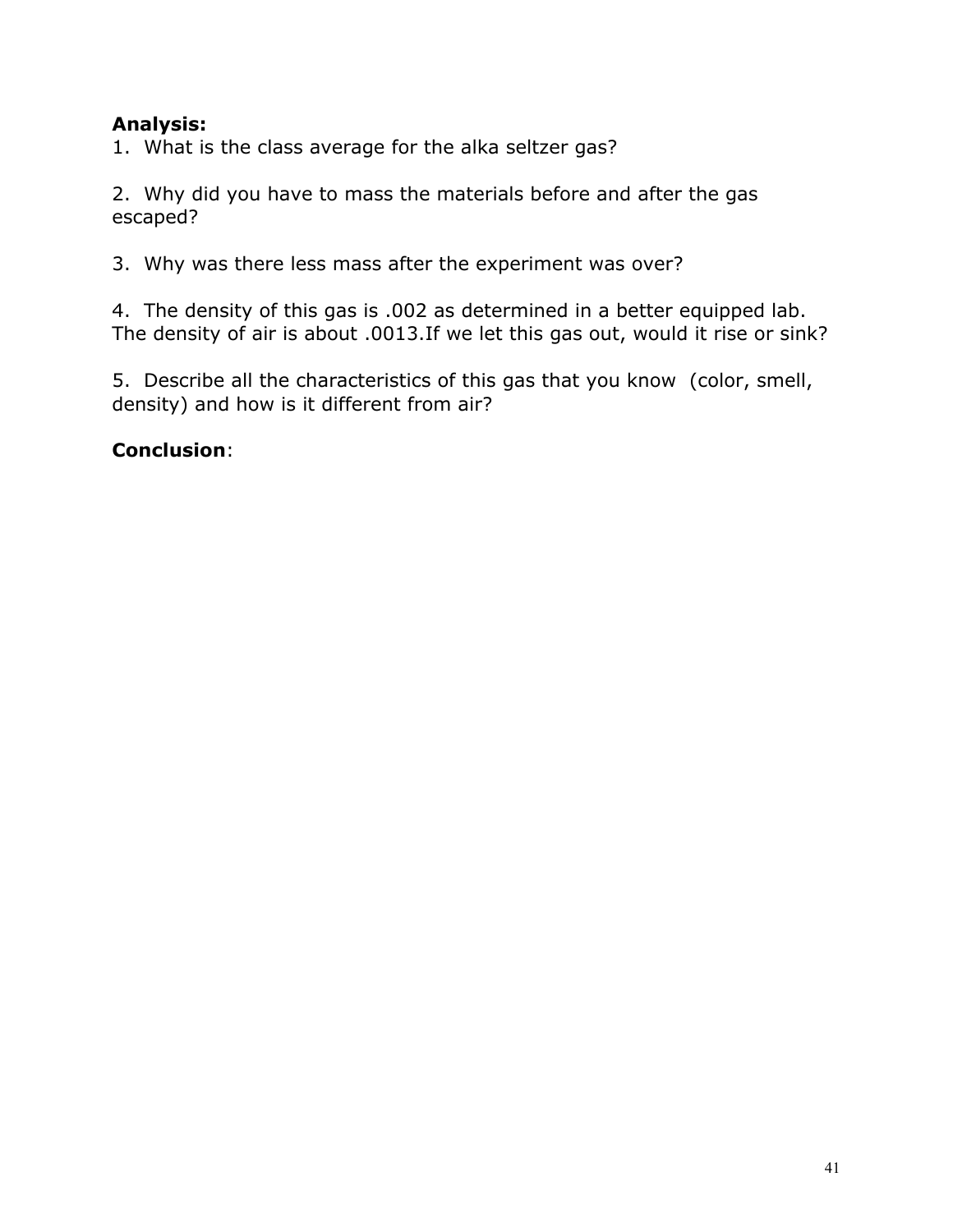# **Title: Density of Liquids**

**Outcome:** Students find the volume and mass of liquids and determine density as a relationship between the two liquids for four liquids.

**Materials:** 25 mL graduated cylinders, balance, test tube and rack, 4 liquids (water, salt water, alcohol, vegetable oil, corn syrup, glycerin, liquid dishwashing soap etc) food coloring should be used to differentiate the clear liquids into recognizable colors, student work sheet

**Student Background Needed:** mass, volume, how to use a graduated cylinder to measure volume and a balance to measure mass.

### **Teacher notes:**

Better accuracy can be gained by using more liquid, but increased liquid increases the cost. May want to use different volumes for different substances (10 ml glycerin - 100 ml water or may want to return substances to original containers - not good lab technique, but sometimes necessary when supplies are limited). When students work in groups they can check each others work. Plan ahead for clean-up. May or may not want to provide students with density formula or let them suggest ways to compare the mass and volume of liquids.

### **Procedure:**

- 1. How did we compare the density of solids? (By floating them in liquids such as water.)
- 2. What about the density of liquids? How can they be compared? In this activity you will learn about density of liquids.
- 3. Ask how volume and mass describe the matter (stuff) in the liquids.
- 4. Ask what differences they would expect between the different liquids.
- 5. Ask how they could collect data to substantiate their claims.
- 6. Allow students to work and record their results.
- 7. Display their results for everyone to view.
- 4. Discuss results with students and arrive at a way to relate the mass and volume.
- 5. Ask why it makes more sense that density is described as M / V
- 6. Ask if the they would want to do class averages for each liquid.
- 5. Allow students to work on analysis questions.

### **Scoring Guide:**

1 Describes density as a proportional relationship of mass and volume

- 2 Described density as a relationship of mass and volume (not proportional).
- 3 Completed worksheet. Says mass and volume relates to density, (not how relates).

4 Parts of the worksheet are not complete. Mentions mass, volume, and density (no mention of them being related).